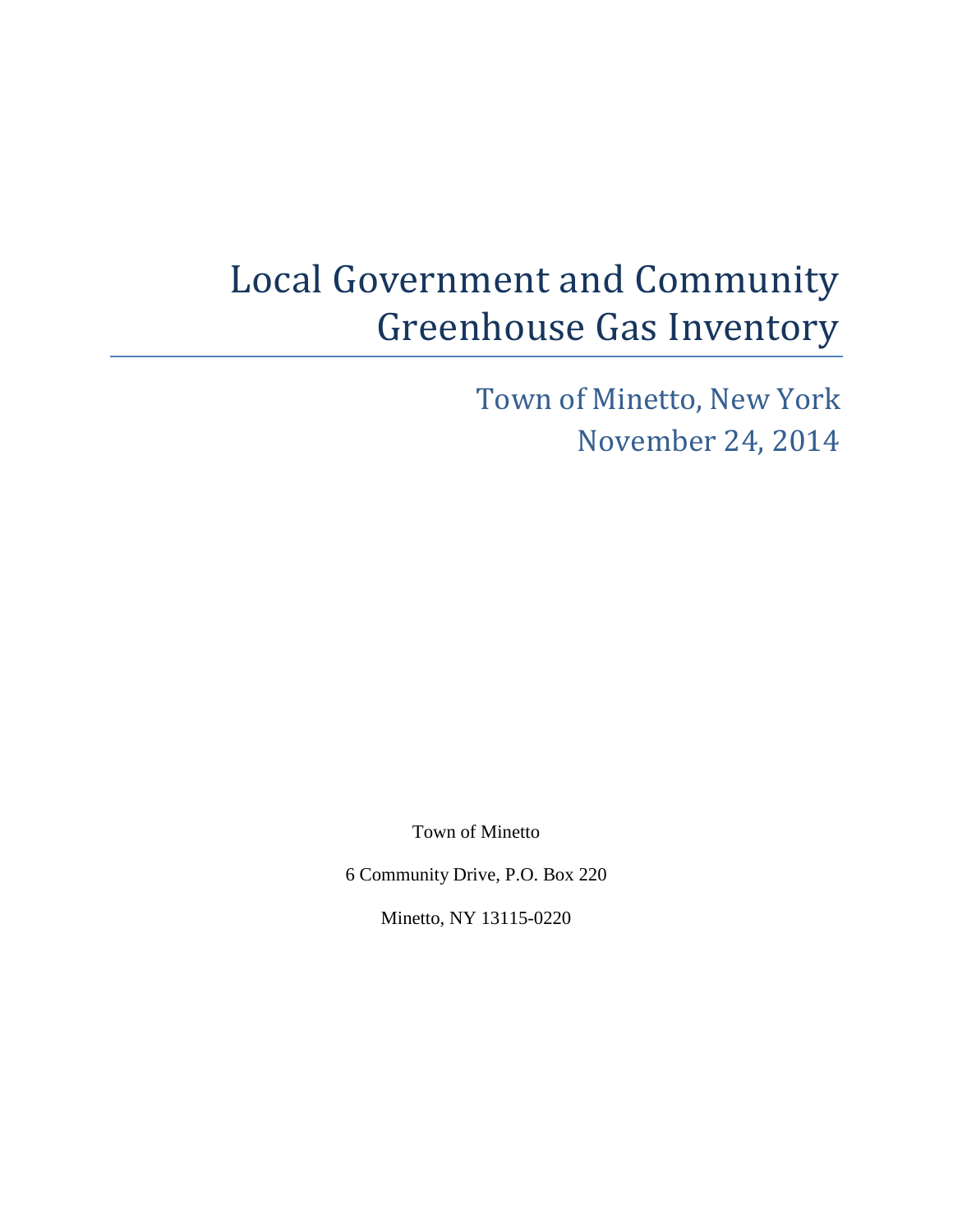## **Table of Contents**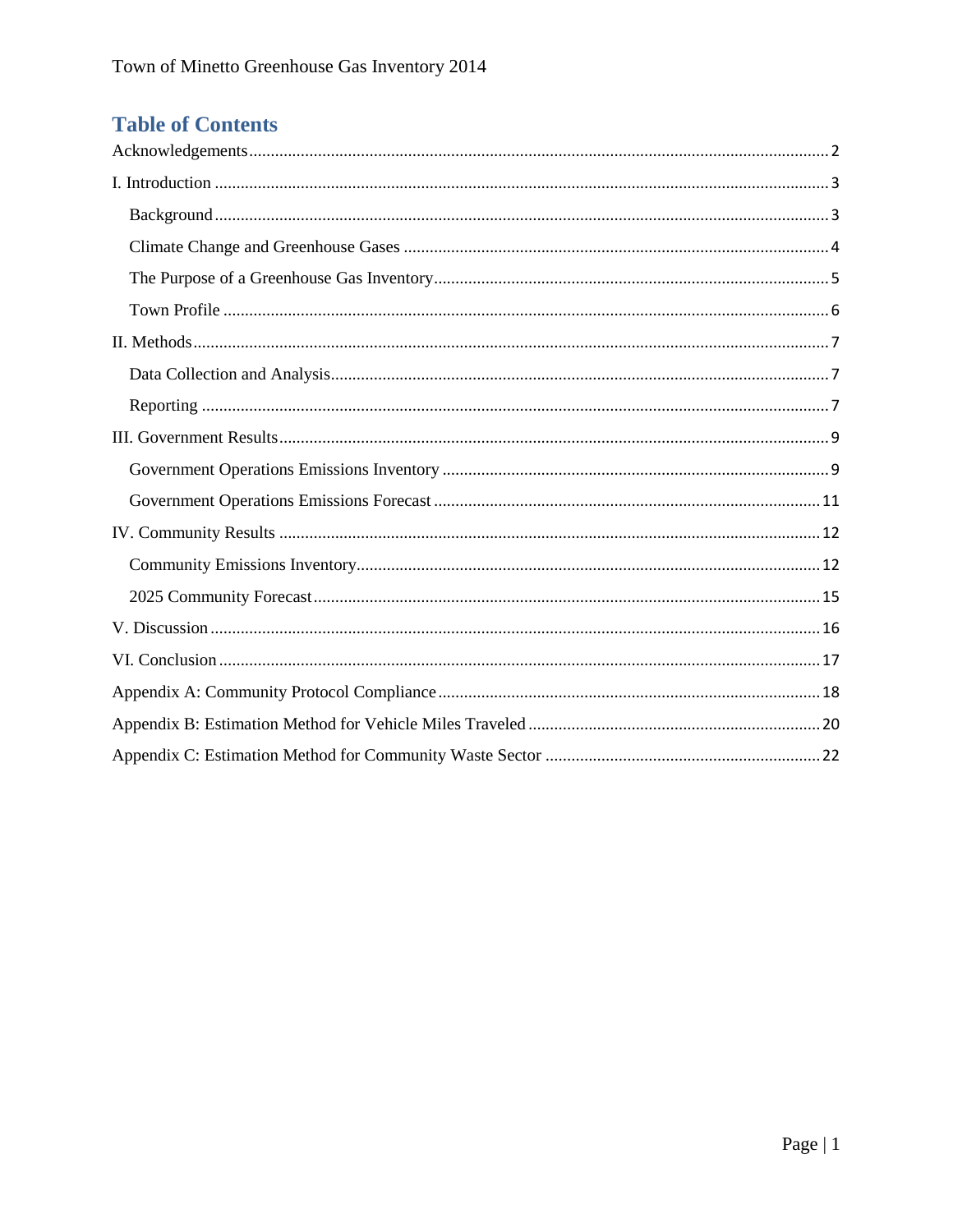## <span id="page-2-0"></span>**Acknowledgements**

The Town of Minetto would like to acknowledge the contributions made to this report by the following:

#### **Town of Minetto**

Jennifer Allen, Town Clerk/Tax Collector

#### **ICLEI Local Governments for Sustainability**

**Central New York Regional Planning and Development Board** Chris Carrick, Energy Program Manager Amanda Sopchak, Planner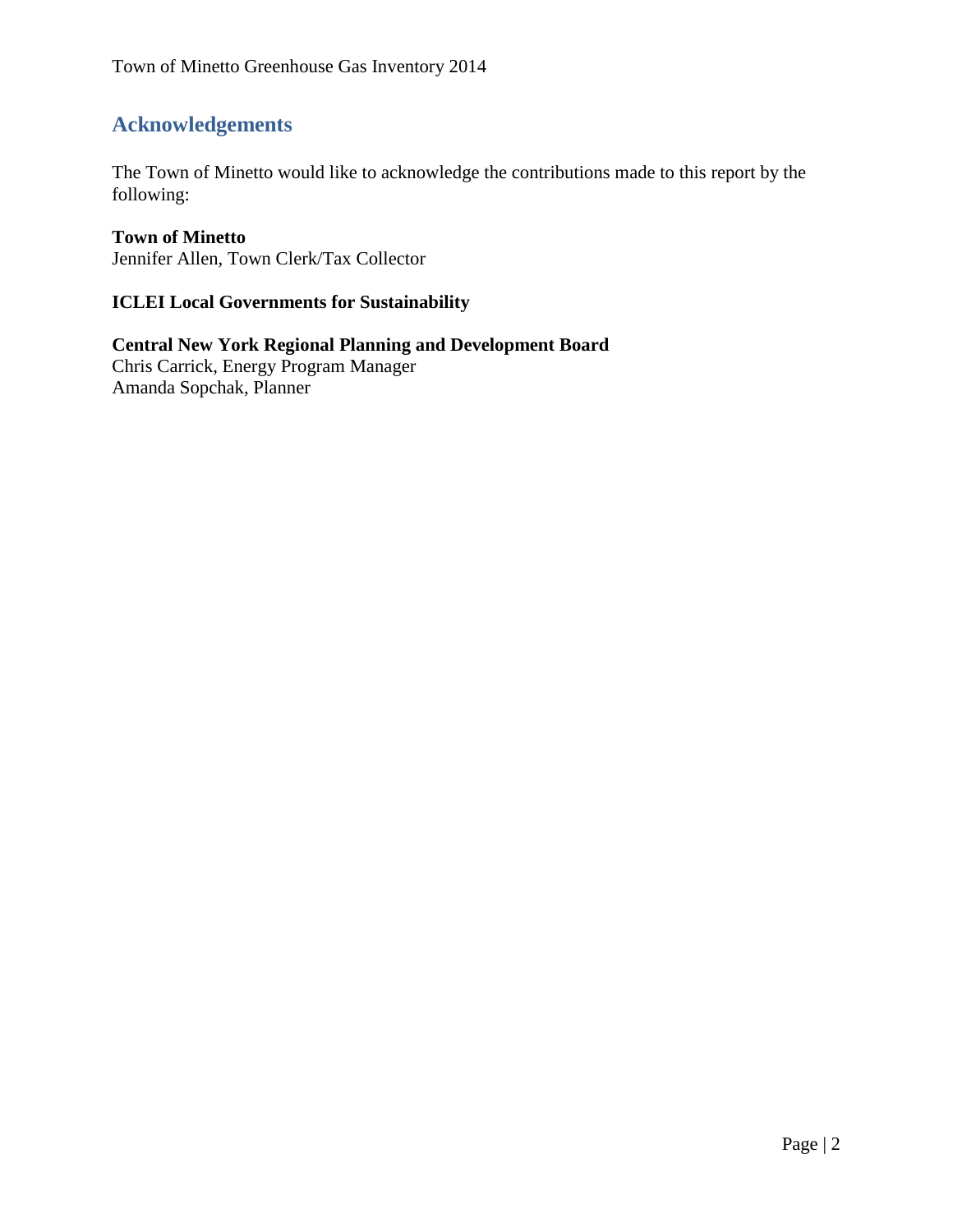## <span id="page-3-0"></span>**I. Introduction**

#### <span id="page-3-1"></span>**Background**

The Town of Minetto has adopted the Climate Smart Communities Pledge as a commitment to greenhouse gas (GHG) emission reduction and climate change mitigation. The Climate Smart Communities Program represents a partnership between New York State and local governments to reduce energy use and GHG emissions. Major steps involved in the program include:

- 1. Adopting the Climate Smart pledge
- 2. Compiling a GHG inventory
- 3. Developing a plan to reduce emissions (Climate Action Plan), and
- 4. Carrying out sustainable development projects.

ICLEI-Local Governments for Sustainability recommends a similar path to follow with 5 milestones (see Figure 1).

The first step in climate action planning is to compile a GHG inventory. A GHG emissions inventory is an audit of activities that contribute to the release of emissions. For this GHG inventory, energy use and waste generation information was gathered and methods of calculation explained in the Local Government Operations Protocol (LGOP) and the US Community Operations Protocol developed by ICLEI-Local Governments for Sustainability were utilized to generate emissions figures. Data for municipal and community-wide energy use and waste production were entered into ICLEI's Clean Air Climate Protection (CACP) software. The outputs were aggregated into metric tons of  $CO<sub>2</sub>$  equivalent, and emissions were delineated by sector, source, and scope. Data from the inventory will guide policy decisions and energy improvements, inform sustainability projects, and build public support for broader sustainability initiatives in the Town of Minetto.



**Figure 1: ICLEI-Local Governments for Sustainability's 5 Milestone Process**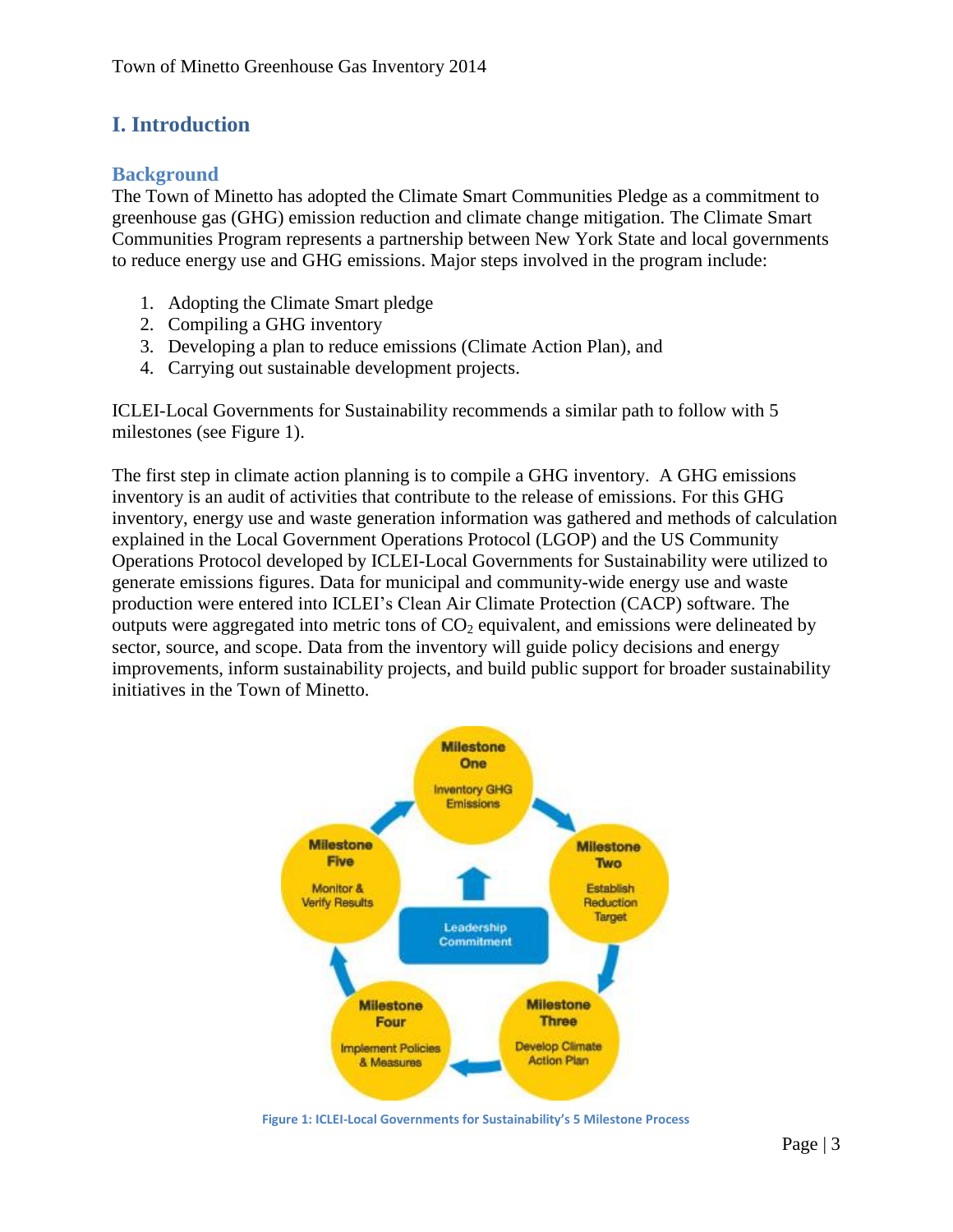#### <span id="page-4-0"></span>**Climate Change and Greenhouse Gases**

New York State outlined projected climate impacts and vulnerabilities during the 2011 ClimAid assessment.<sup>1</sup> The ClimAid report projects changes to ecosystems, with the increased presence of invasive species and shifts in tree composition, while water quality and quantity may also be impacted due to changes in precipitation. Furthermore, there may be beneficial economic impacts, such as a longer recreation season in the summer, and a longer growing season for the agricultural sector due to rising temperatures. Scientific evidence suggests that the impacts of global climate change will be different in various regions, and will include temperature shifts, sea level rise, and human health risks.

Climate change is increasingly recognized as a global concern. Scientists have documented changes to the Earth's climate including the rise in global average temperatures, as well as sea levels, during the last century. An international panel of leading climate scientists, the Intergovernmental Panel on Climate Change (IPCC), was formed in 1988 by the World Meteorological Organization and the United Nations Environment Programme to provide objective and up-todate information regarding the changing climate. In its 2007 Fourth Assessment Report, the IPCC states that there is **a greater than 95 percent chance that rising global** 



**Figure 1: The Greenhouse Effect**

**average temperatures, observed since 1750, are primarily a result of greenhouse gas (GHG)-emitting human activities.<sup>2</sup>**

The rising trend of human-generated GHG emissions is a global threat. The increased presence of these gases affects the warming of the planet by contributing to the natural greenhouse effect, which warms the atmosphere and makes the earth habitable for humans and other species (see Figure 2).<sup>3</sup> Mitigation of GHGs is occurring in all sectors as a means of reducing the impacts of this warming trend. However, scientific models predict that some effects of climate change are inevitable no matter how much mitigative action is taken now. Therefore, climate mitigation actions must be paired with adaptation measures in order to continue efforts to curb emissions contributions to global warming, while adapting communities so that they are able to withstand climate change impacts and maintain social, economic, and environmental resilience in the face of uncertainty. Climate adaptation can take shape through infrastructure assessments and emergency planning, as well as through educational efforts to raise public awareness about potential climate change impacts. In New York State, regional climate change impact and vulnerability assessments will likely increase moving forward, but many local governments

 $\overline{a}$ <sup>1</sup> NYS. 2011. ClimAid. [http://www.nyserda.ny.gov/Publications/Research-and-Development/Environmental/EMEP-](http://www.nyserda.ny.gov/Publications/Research-and-Development/Environmental/EMEP-Publications/Response-to-Climate-Change-in-New-York.aspx)[Publications/Response-to-Climate-Change-in-New-York.aspx](http://www.nyserda.ny.gov/Publications/Research-and-Development/Environmental/EMEP-Publications/Response-to-Climate-Change-in-New-York.aspx)

 $\frac{2}{3}$  NYS. 2011. ClimAid. [http://www.nyserda.ny.gov/Publications/Research-and-Development/Environmental/EMEP-](http://www.nyserda.ny.gov/Publications/Research-and-Development/Environmental/EMEP-Publications/Response-to-Climate-Change-in-New-York.aspx)[Publications/Response-to-Climate-Change-in-New-York.aspx](http://www.nyserda.ny.gov/Publications/Research-and-Development/Environmental/EMEP-Publications/Response-to-Climate-Change-in-New-York.aspx)

<sup>&</sup>lt;sup>3</sup> IPCC. 2007. Fourth Assessment Report. [http://www.ipcc.ch/publications\\_and\\_data/ar4/wg2/en/ch18s18-6.html](http://www.ipcc.ch/publications_and_data/ar4/wg2/en/ch18s18-6.html)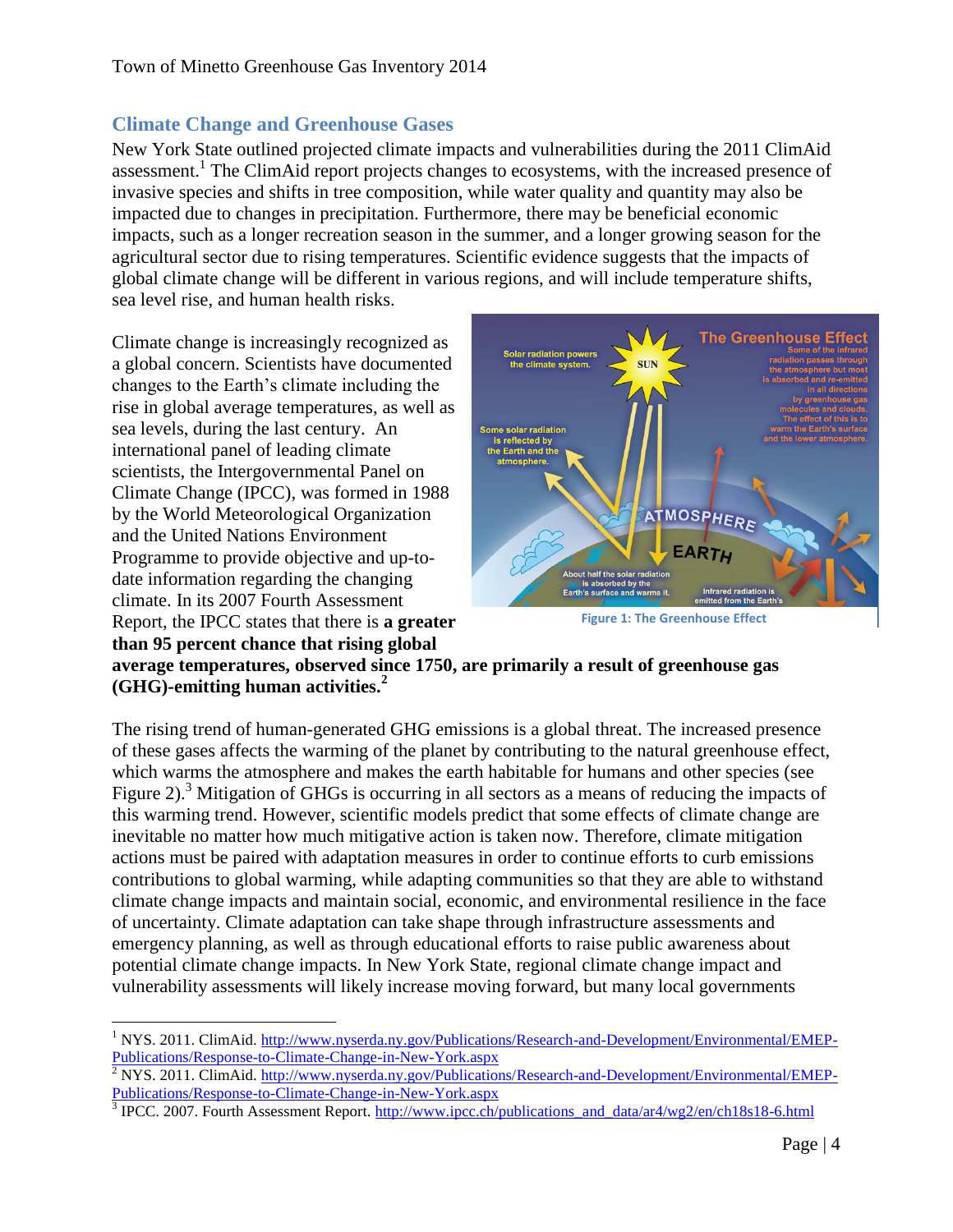across the nation are already taking action to lessen climate impacts through GHG reduction measures and climate adaptation planning.

As scientific evidence of climate change grows, the need for climate action and adaptation will also increase. The goal of building community resilience in order to protect the health and livelihood of residents, as well as natural systems, must serve as a motivating factor in the assessment of greenhouse gas contributions and effective sustainability planning.

#### <span id="page-5-0"></span>**The Purpose of a Greenhouse Gas Inventory**

Many local governments have decided to gain a detailed understanding of how their emissions and their community's emissions are related to climate change and have committed to reducing GHG emissions at the local level. Local governments exercise direct control over their own operations and can lead by example by reducing energy usage in municipal facilities, using alternative fuels for their fleets, and investing in renewable energy sources. Local governments can also influence community-wide activities that contribute to climate change by improving building codes and standards, providing cleaner transportation options, and educating members of the community about their choices as consumers. Each local government is unique with its own set of opportunities, challenges, and solutions, and therefore climate action needs to be tailored to each community at the local level.

Because local governments typically contribute less than ten percent of the total greenhouse gas emissions generated in a given community, ICLEI recommends developing both local government operations and community-wide greenhouse gas emissions inventories and reduction strategies. Before concerted management and reduction of greenhouse gas emissions can occur within our local governments and communities, local governments must undertake a careful measurement and analysis of all GHG sources. A GHG inventory should facilitate keen insight into the types and sources of GHG emissions within a local jurisdiction, and a GHG emissions forecast will project these emissions levels into the future, allowing for better planning and success in managing those emissions.

There are several major benefits for local governments that undertake emissions inventories:

- 1. **Fiscal benefits:** Developing climate and energy strategies can help your local government slash energy costs and save taxpayer dollars. Conducting a GHG emissions inventory will show you exactly where energy is being wasted and identify opportunities to become more efficient.
- 2. **Climate leadership:** By taking action now to address climate change, your local government and elected officials can be recognized for their leadership on climate and energy issues.
- 3. **Community benefits:** Measures to reduce GHG emissions and energy consumption typically have many co-benefits. They can improve air quality and public health, stimulate the local economy, create green jobs, and make communities more livable and walkable.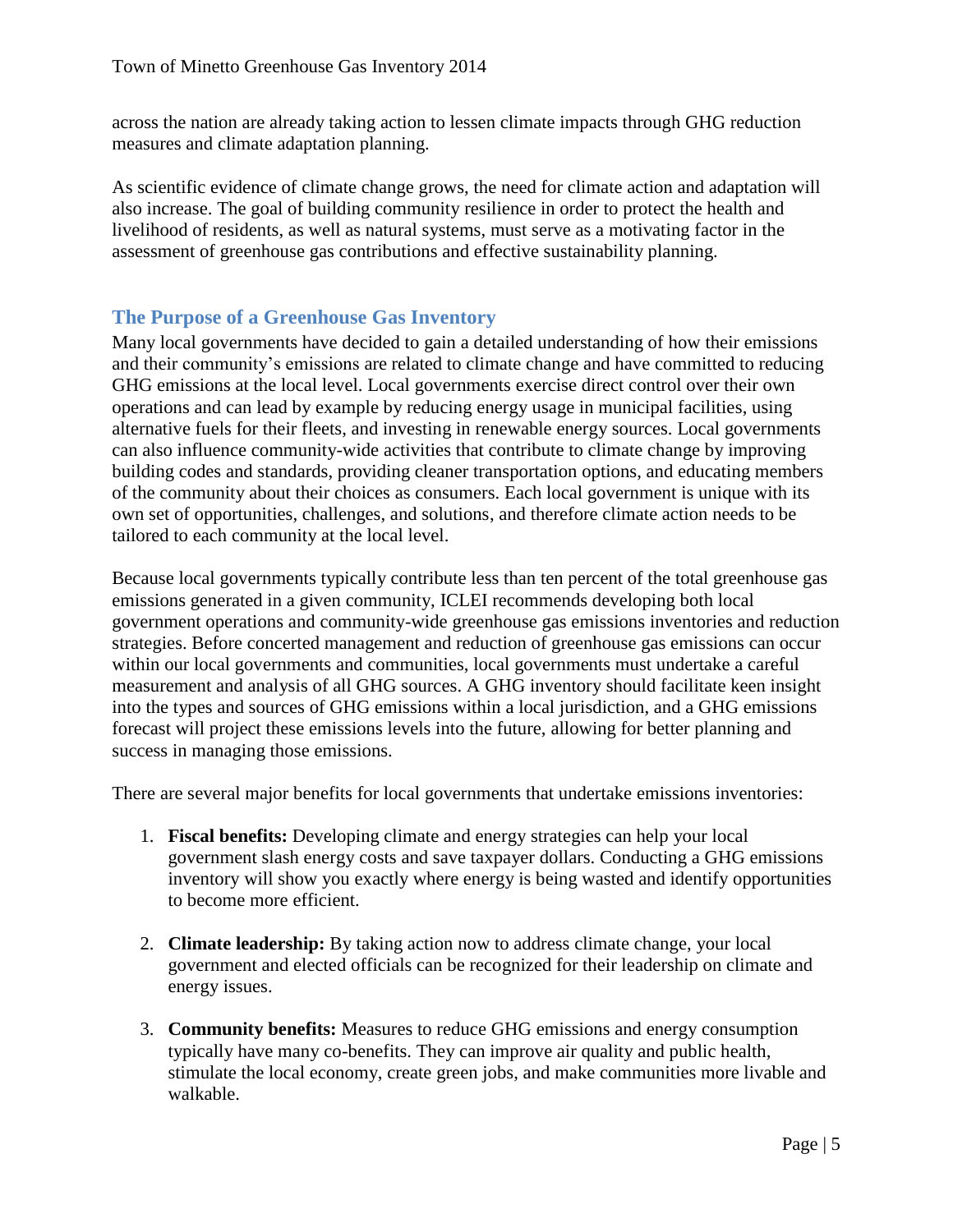4. **Regulatory preparedness:** Although the federal government has yet to produce legislation addressing GHG emissions, a variety of actions at the state and regional levels specifically impact local governments and planning agencies. Taking action now will help your jurisdiction prepare for any future legislative requirements and position your local government for successful compliance.

The Town of Minetto is becoming increasingly interested with sustainable initiatives, and in 2014 signed on with a team from the Central New York Regional Planning and Development Board to conduct a greenhouse gas inventory. Through this initiative, the Town hopes to monitor and audit their emissions in order to discover new ways to decrease their carbon footprint as well as incorporate sustainable alternatives into their Town planning.

#### <span id="page-6-0"></span>**Town Profile**

The Town of Minetto is located in southwestern Oswego County, just south of the City of Oswego. The Town covers an area of 6.033 square miles, and just under half of that area is used for residential purposes. According to the 2010 US Census, the Town has a population of about 1,659 residents, with 644 occupied housing units. Of the 644 occupied housing units, 525 units are owner-occupied with an average household size of 2.48 persons, while 119 units are renteroccupied with an average household size of 2.56 persons.

The Town provides its residents with many services through the following departments: Highway, Fire, Code Enforcement, Assessors Office, Animal Control, Justices, Water Pollution Control, Beautification Committee, Clerk/Tax Collector, and Zoning and Planning Boards.



**Figure 3: Town of Minetto Map**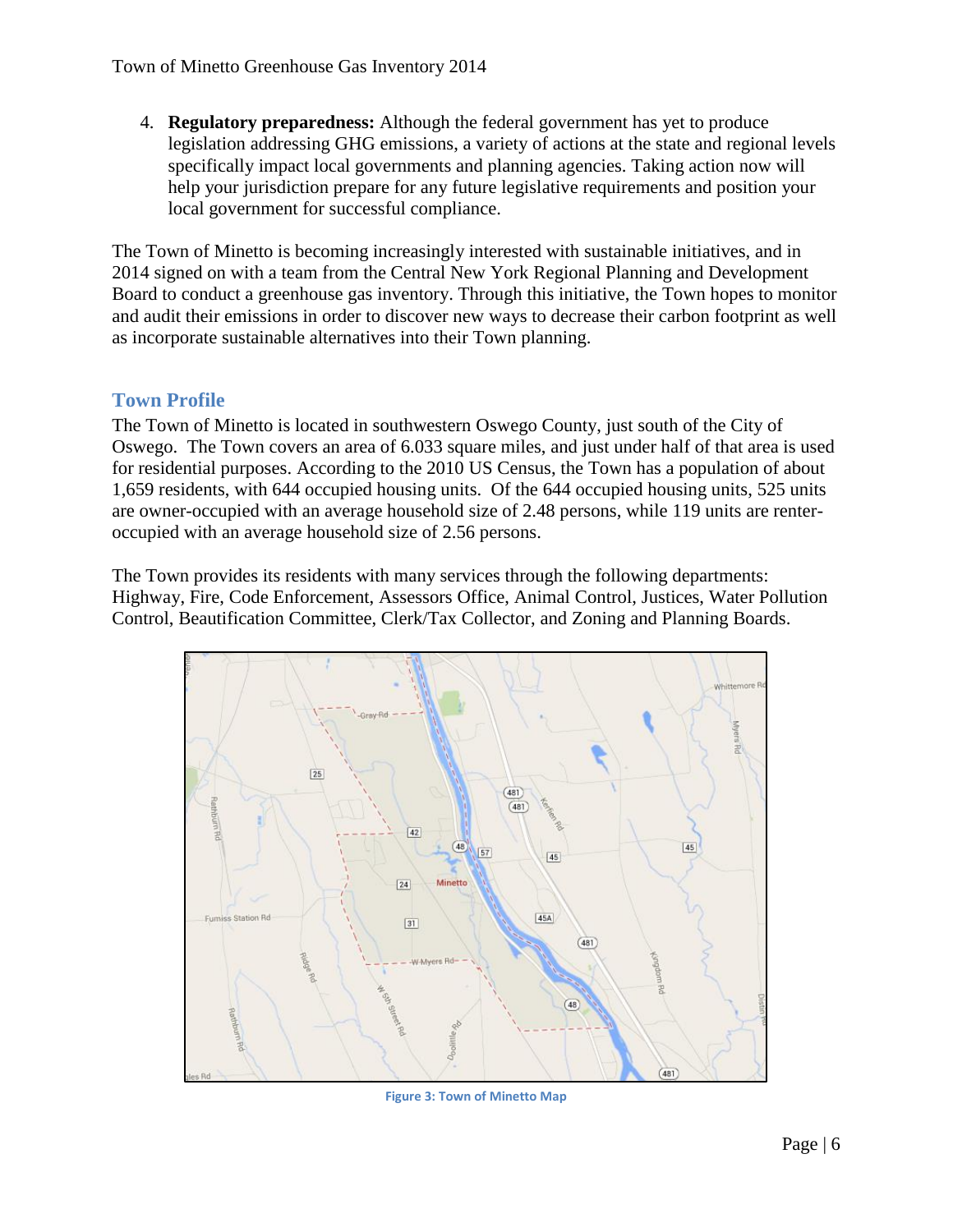## <span id="page-7-0"></span>**II. Methods**

#### <span id="page-7-1"></span>**Data Collection and Analysis**

Fuel and energy use data associated with GHG emissions were collected for community and municipal operations within the Town of Minetto for the baseline year 2010 following ICLEI-Local Governments for Sustainability's Local Government Operations Protocol (LGOP) and the US Community Operations Protocol. Emissions were also forecasted for the year 2025 for both government and community operations based on current and projected energy use trends and waste production trends. ICLEI's Clean Air Climate Protection (CACP) software was used to analyze energy use and convert information into emissions data, measured in metric tons of carbon dioxide equivalent (MTCO<sub>2</sub>e). The software streamlines the process of converting different sources, units, and varieties of emissions into comparable energy use and emissions figures.

#### <span id="page-7-2"></span>**Reporting**

The three most prevalent greenhouse gases, and therefore the focus of this analysis, are carbon dioxide  $(CO_2)$ , methane  $(CH_4)$  and nitrous oxide  $(N_2O)$ . The units used to discuss these gases in aggregate is carbon dioxide equivalent  $(CO_2e)$ , which is a conversion based on each gas' Global Warming Potential (GWP), or the impact of 1 unit of each gas in the atmosphere compared to 1 unit of  $CO<sub>2</sub>$  (see Table 1). Emissions measured in  $CO<sub>2</sub>e$  can be categorized in various ways, including by scope, sector, and source.

| <b>Greenhouse Gas (GHG)</b> | <b>Global Warming Potential</b><br>(GWP) |
|-----------------------------|------------------------------------------|
| Carbon Dioxide $(CO2)$      |                                          |
| Methane $(CH_4)$            | 71                                       |
| Nitrous Oxide $(N_2O)$      |                                          |

**Table 1: Global Warming Potential of Greenhouse Gases**

The scope distinction, which labels the emissions sources within a local government as either scope 1, 2, or 3, distinguishes between what is directly emitted (scope 1) and indirectly emitted (scopes 2 and 3) (see Table 2). Local governments inherently have more control over the emissions in scopes 1 and 2 due to the behavioral and often function-specific nature of scope 3 emissions sources, and therefore scope 3 emissions are optional to report in GHG inventories. However, governments and communities are increasingly accounting for all three scopes in their inventory analyses in an effort to conduct more comprehensive carbon footprint assessments.

It is important to use the scope distinction, rather than just an aggregate emissions total, when evaluating the local government GHG footprint because other government inventories (such as Oswego County or New York State) will likely account for the same emissions. If scope distinctions are not made, then there is the potential for double-counting certain sources in these aggregated reporting formats (such as electricity consumed by the Town (scope 2) and the same electricity generated by plants in the State (scope 1)).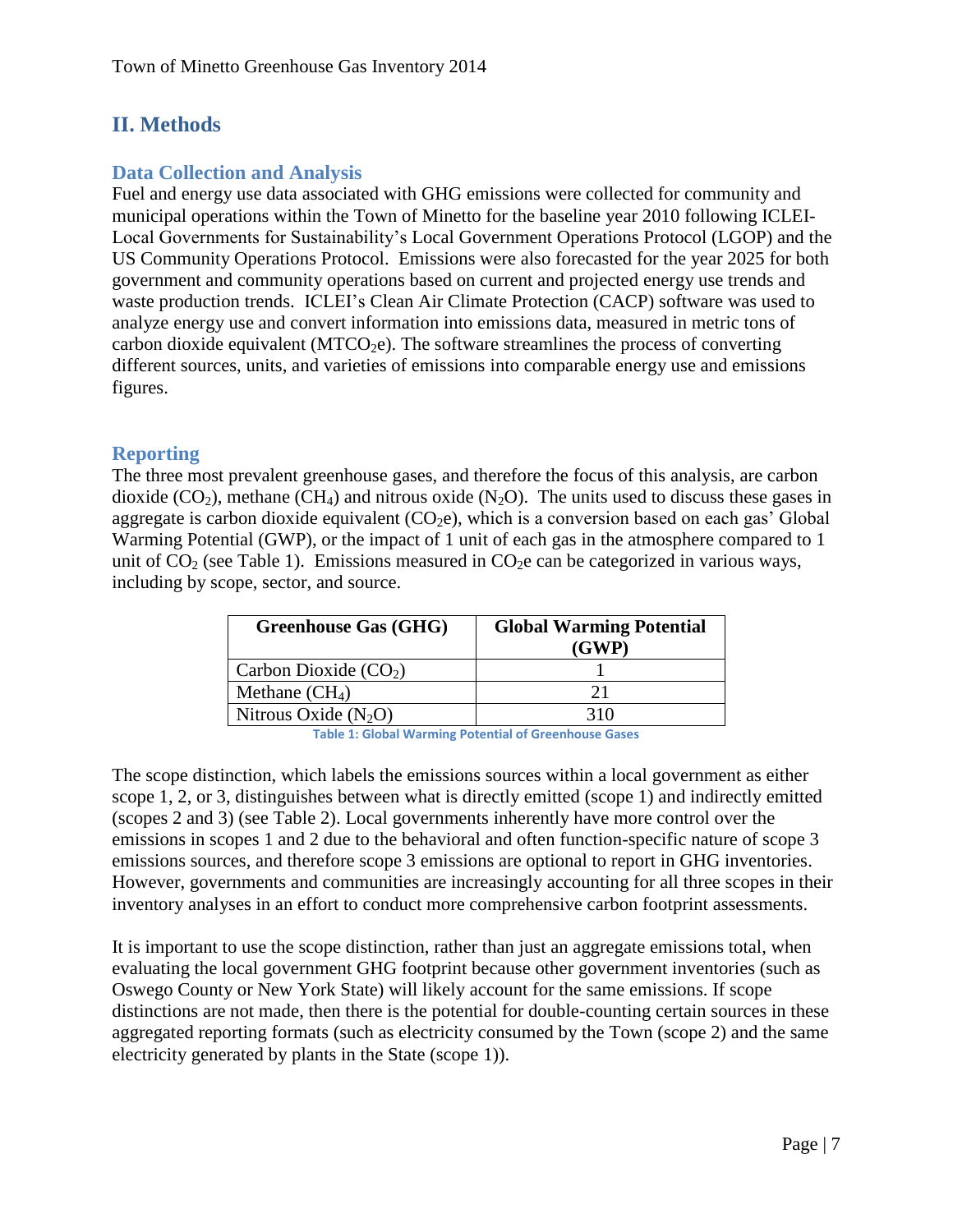| <b>Scope</b>          | <b>Emissions Activity</b>                                                   | <b>Examples</b>                                                                                                        |
|-----------------------|-----------------------------------------------------------------------------|------------------------------------------------------------------------------------------------------------------------|
|                       | All direct GHG emissions                                                    | Onsite governmental emissions, vehicle fleet<br>emissions, onsite commercial, residential, and<br>industrial emissions |
| $\mathcal{D}_{\cdot}$ | All indirect GHG gases related to<br>the consumption of purchased<br>energy | Emissions related to purchased steam, heating,<br>cooling, and electricity                                             |
| 3                     | All other indirect emissions not<br>included in Scope 2                     | Emissions from was tewater and solid was te processes,<br>employee commute, household waste, and<br>commercial waste   |

**Table 2: Emission Scope Distinctions**

Emissions data can also be reported by sector. Sectors are included or excluded in the boundaries of GHG inventories based on availability of data, relevance to emissions totals, and scale to which they can be changed. For example, if a municipality's wastewater is treated at a wastewater treatment facility that is located outside of the municipality's boundaries and is therefore not able to be changed by the municipality alone, facility emissions do not need to be included in the inventory).

Finally, emissions data can be reported by source. Electricity, natural gas, wood, and fuel oil would be sources of emissions within the "Residential Energy Use" or "Commercial Energy Use" sectors, while gasoline, diesel, and ethanol would be sources of emissions within the "Transportation" sector.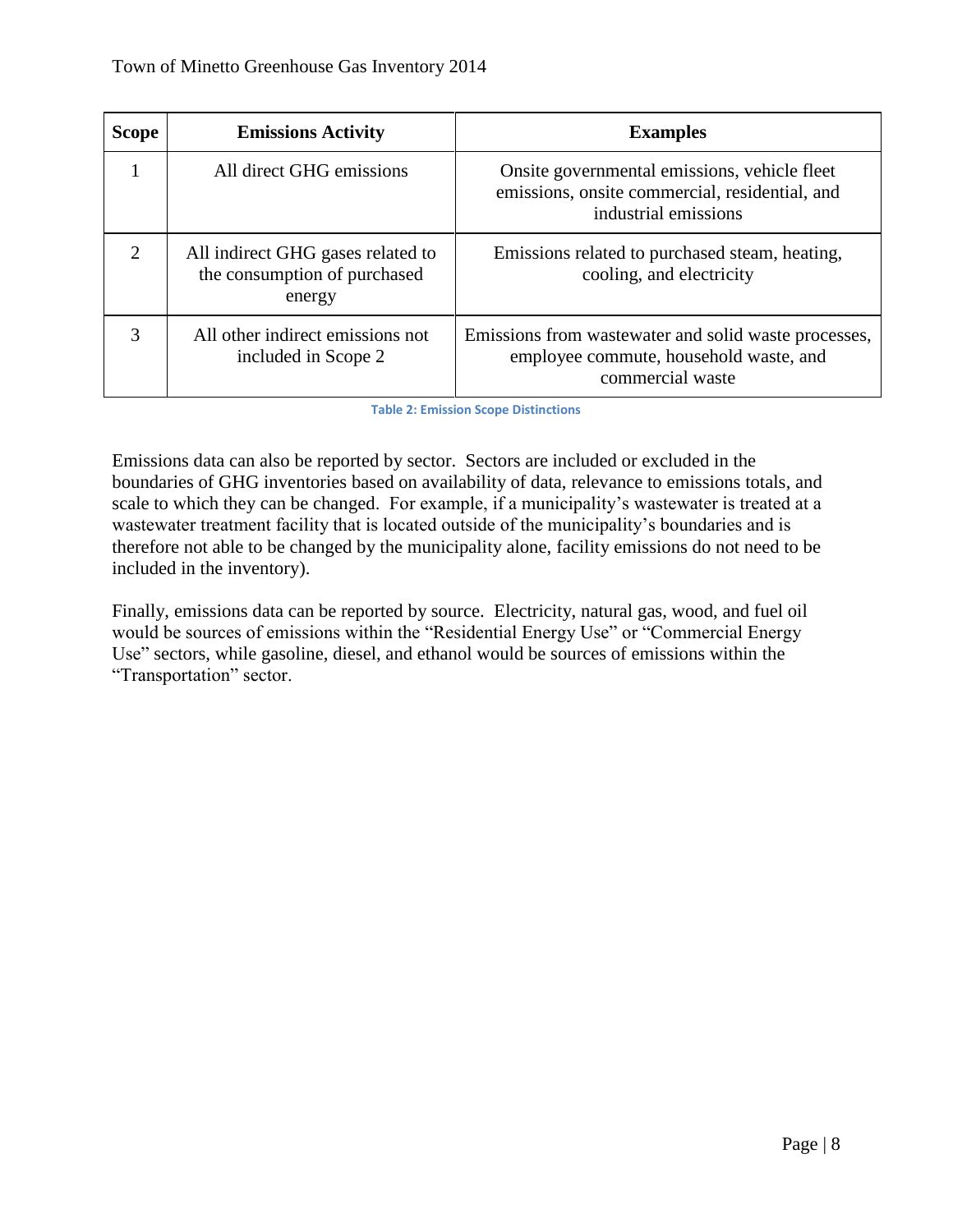## <span id="page-9-0"></span>**III. Government Results**

 $\overline{\phantom{a}}$ 

#### <span id="page-9-1"></span>**Government Operations Emissions Inventory**

In 2010, the Town of Minetto's government emissions totaled 279 MTCO<sub>2</sub>e. The largest source of government emissions in the Town of Minetto in 2010 was diesel, accounting for 153 MTCO<sub>2</sub>e, or 55% of all community emissions. Electricity was also a large emitting source, producing  $102 \text{ MTCO}_2$ e (37%).



**Figure 4: 2010 Government Operations Emissions by Source**

Government emission sectors inventoried include: buildings and facilities, streetlights and traffic signals, wastewater treatment facilities, wastewater treatment processes,<sup>4</sup> and vehicle fleet. The vehicle fleet sector contributed to the largest percentage of emissions in the 2010 base year, accounting for 155 MTCO<sub>2</sub>e, or 55% of the government's total emissions. Wastewater Facilities was the next highest emitting sector, producing 69 MTCO<sub>2</sub>e, or 25% of total municipal emissions, followed by the streetlights and traffic signals sector, which produced 27 MTCO<sub>2</sub>e, or 10% of total emissions, and the buildings and facilities sector, which produced 26 MTCO<sub>2</sub>e, or 9% of government emissions. The smallest emitting sector was the wastewater treatment process sector, which produced  $2 \text{ MTCO}_2$ e, or 1% of total community emissions.

<sup>4</sup> Wastewater treatment facilities refers to the energy used by the facility during treatment, such as electricity or natural gas use, while wastewater treatment processes refers to emissions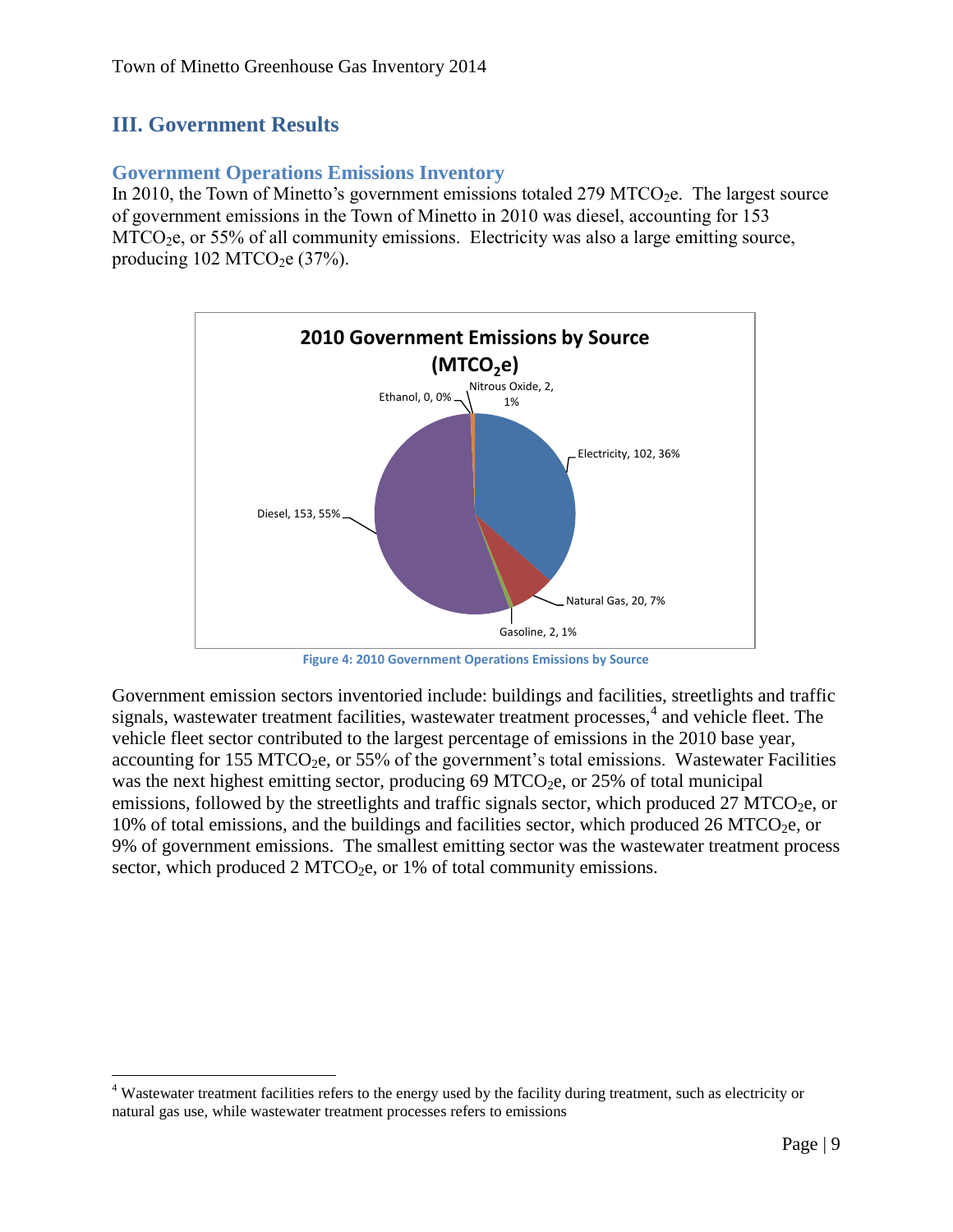

**Figure 5: 2010 Government Operations Emissions by Sector**

Energy use by sector in the government mimics emissions by sector in the government, with the vehicle fleet sector using the greatest amount of energy in 2010, using 2,092 million Btu (MMBtu) of energy, or 53% of the government's total energy use. The wastewater facilities sector consumed the next highest amount of energy, using 1,031 MMBtu, or 26% of total municipal energy use, followed by the buildings and facilities sector, which consumed 456 MMBtu, or 11% of total energy used, and streetlights and traffic signals, which used 405 MMBtu, or 10% of total energy used by the government. The wastewater treatment process sector did not use any energy.

![](_page_10_Figure_4.jpeg)

**Figure 6: 2010 Government Operations Energy use by Sector**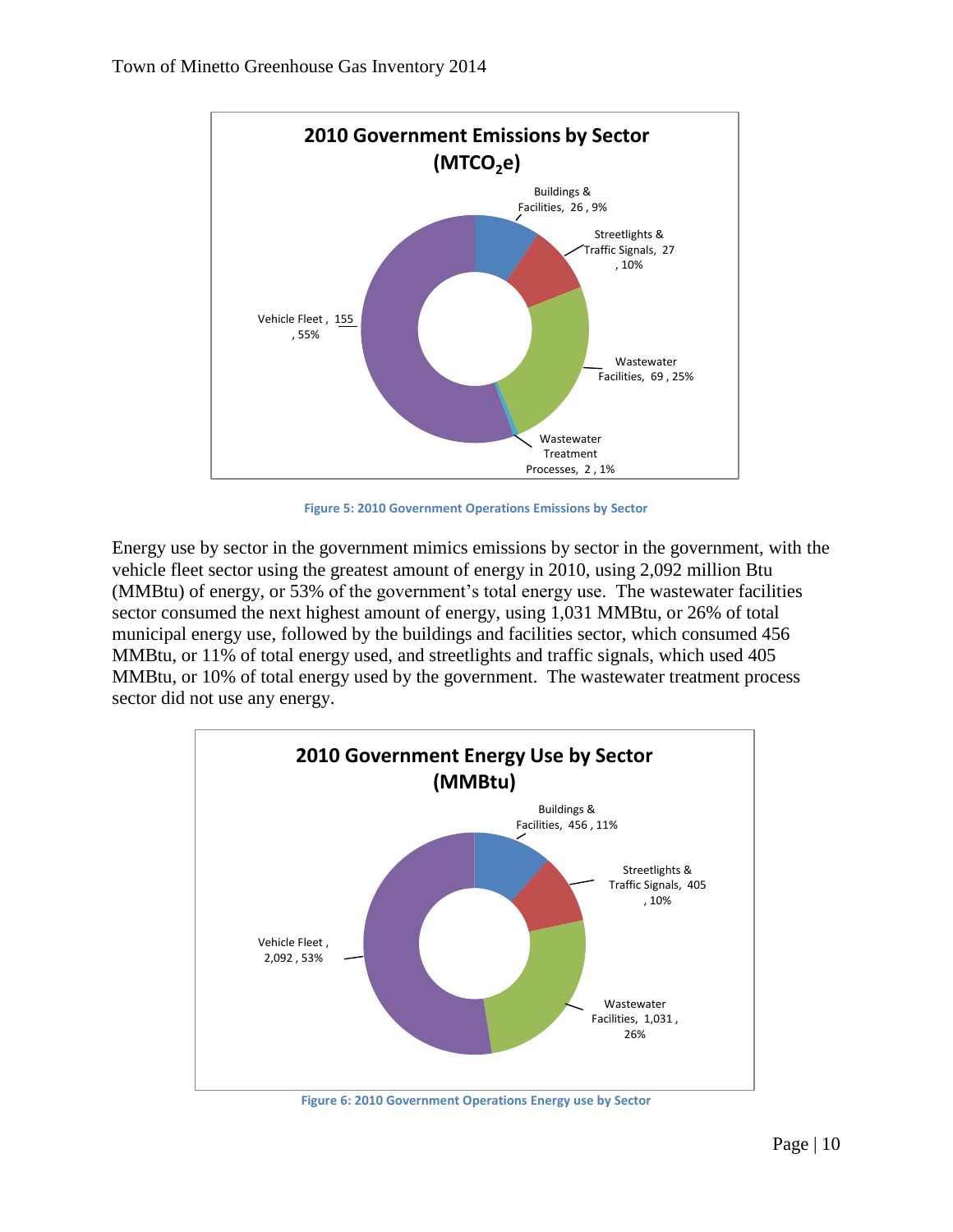Government emissions can also be broken down into scope. Scope 1 represents onsite emissions created and totaled 177 MTCO<sub>2</sub>e, or 63% of government emissions in 2010. Scope 2 represents off-site emissions created by energy used by the municipality and totaled 102 MTCO<sub>2</sub>e, or  $37\%$ of total government emissions in 2010. Scope 3 emissions were not inventoried for this report.

![](_page_11_Figure_2.jpeg)

**Figure 7: 2010 Government Operations Energy Use by Scope**

#### <span id="page-11-0"></span>**Government Operations Emissions Forecast**

The projected government greenhouse gas emissions for 2025 is 278 metric tons, which is only 1 metric ton of  $CO<sub>2</sub>e$  less than the baseline year total. The projected forecast for 2025 government emissions is based on a single-rate population growth factor. Emissions are expected to decrease very slightly in all sectors.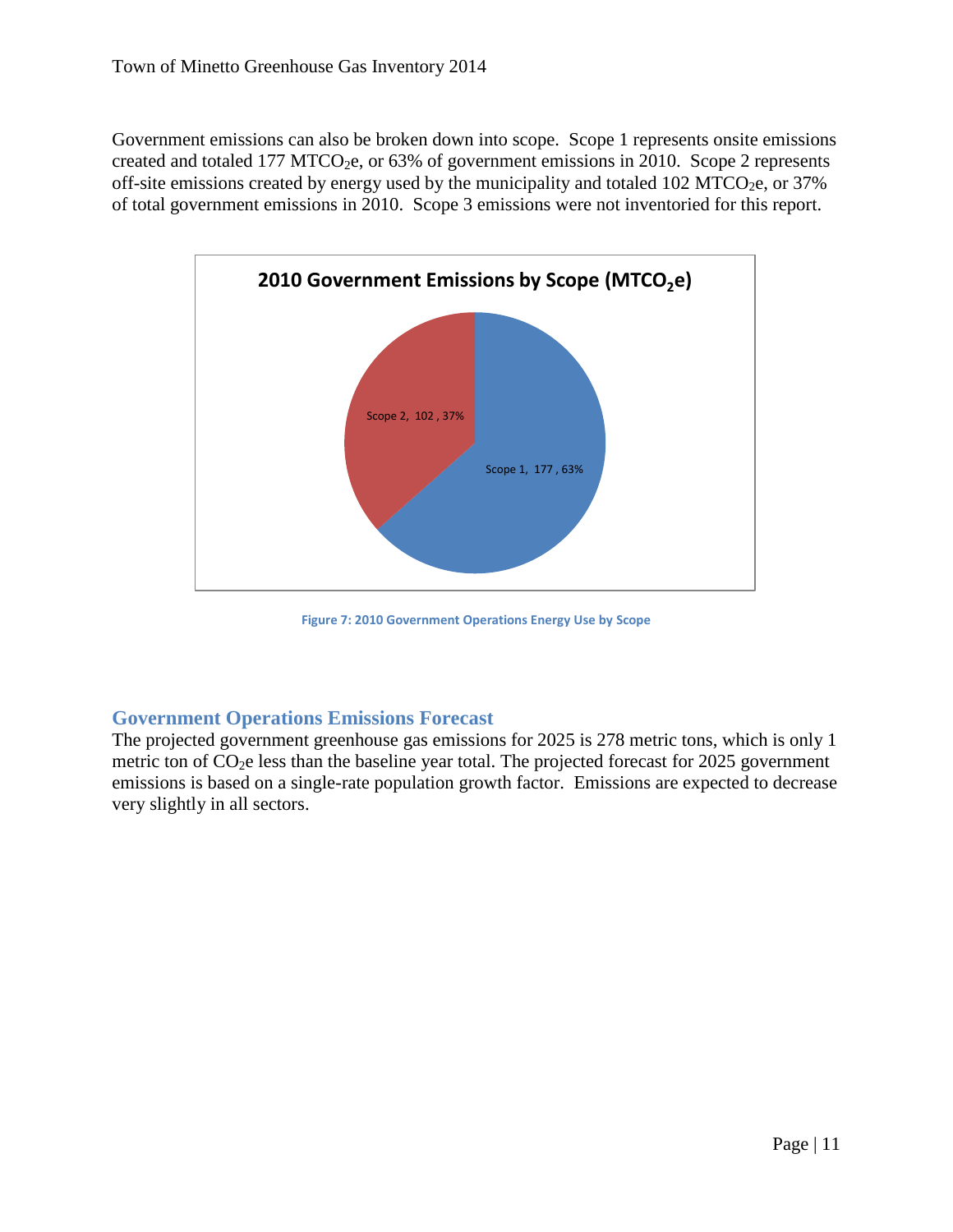![](_page_12_Figure_1.jpeg)

**Figure 8: Government Operations Emissions Forecast**

## <span id="page-12-0"></span>**IV. Community Results**

#### <span id="page-12-1"></span>**Community Emissions Inventory**

In 2010, the Town of Minetto's community emissions totaled  $12,283$  MTCO<sub>2</sub>e. The largest source of community emissions in the Town of Minetto in 2010 was gasoline, accounting for 4,967 MTCO<sub>2</sub>e, or 40% of all community emissions. Natural gas and electricity were also large emitting sources, producing  $3,851$  MTCO<sub>2</sub>e  $(31\%)$  and  $2,125$  MTCO<sub>2</sub>e  $(17\%)$ , respectively.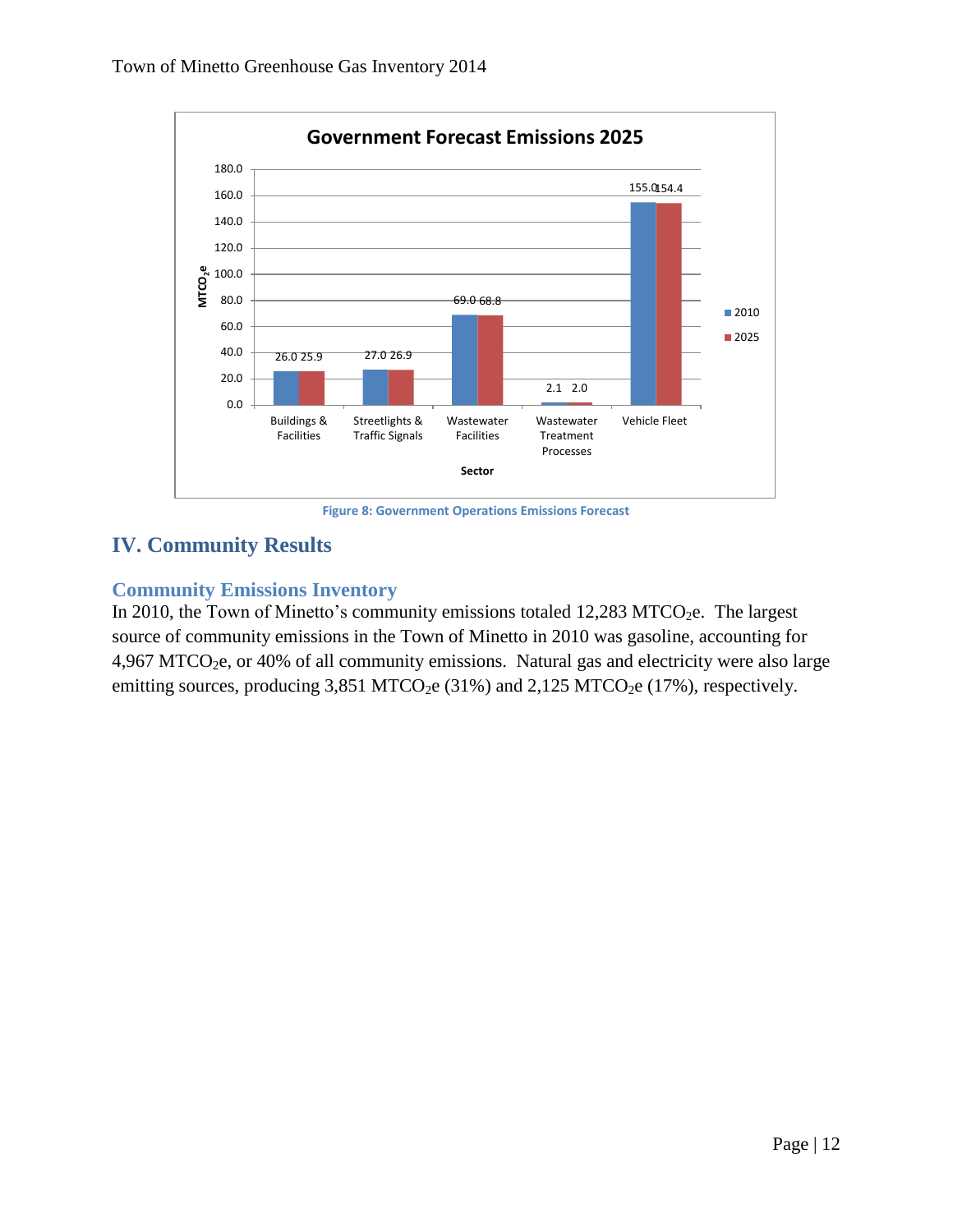![](_page_13_Figure_1.jpeg)

**Figure 9: 2010 Community Emissions by Source**

Community emission sectors inventoried include: residential energy use, commercial energy use, transportation, and solid waste. The transportation sector contributed to the largest percentage of emissions in the 2010 base year, accounting for  $6,170$  MTCO<sub>2</sub>e, or 50% of the community's total emissions. Residential energy use was the next highest emitting sector, producing 5,148 MTCO<sub>2</sub>e, or 42% of total community emissions, followed by the commercial energy use sector, which produced 713 MTCO<sub>2</sub>e, or 6% of total emissions. The smallest emitting sector was solid waste, which produced  $252 \text{ MTCO}_2$ e, or  $2\%$  of total community emissions.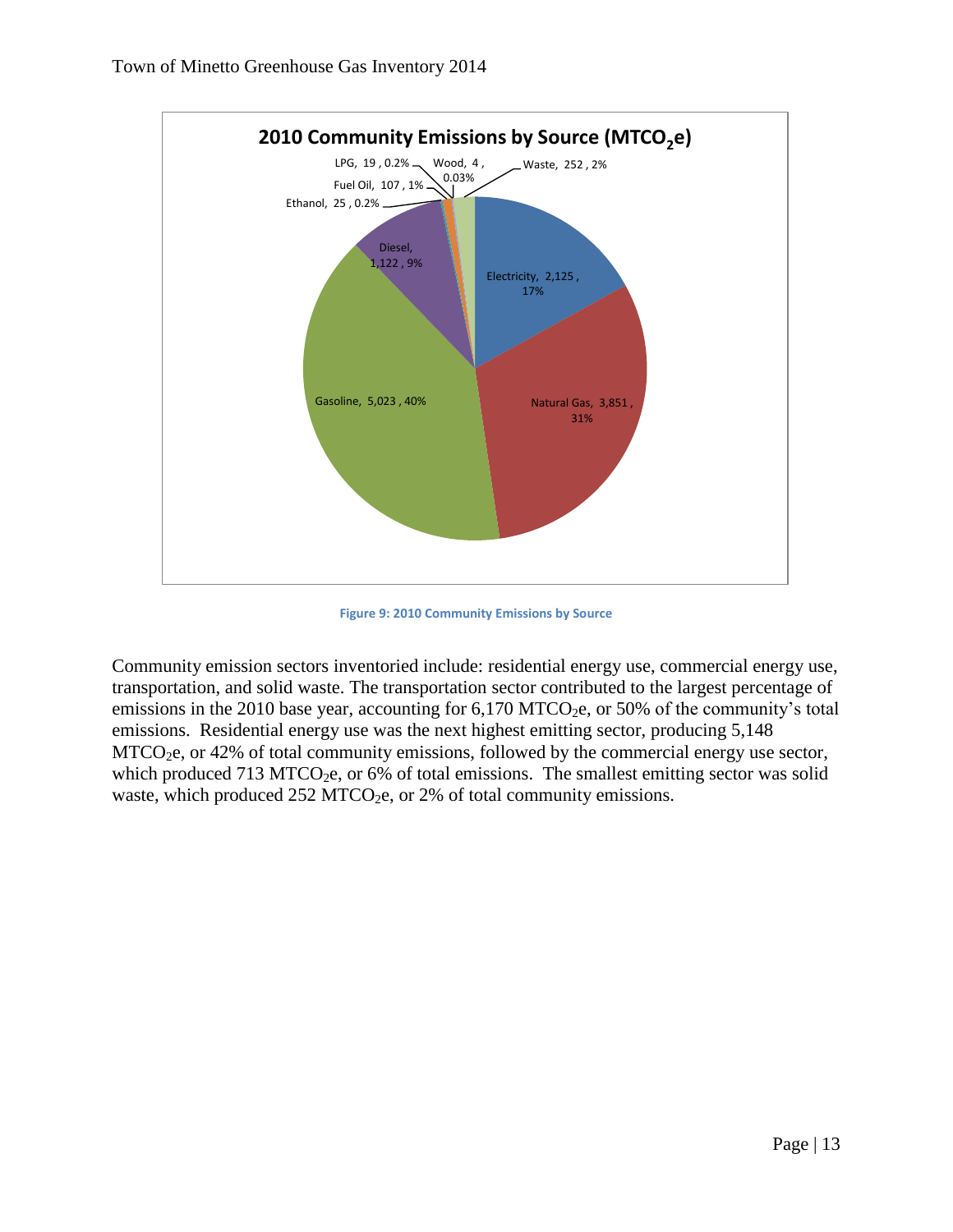![](_page_14_Figure_1.jpeg)

**Figure 10: 2010 Community Emissions by Sector**

Energy use by sector in the community mimics emissions by sector in the community, with the transportation sector using the greatest amount of energy in 2010, using 91,473 million Btu (MMBtu) of energy, or 47% of the community's total energy use. Residential energy use consumed the next highest amount of energy, using 90,307 MMBtu, or 47% of total community energy use, followed by the commercial energy use sector, which consumed 11,928 MMBtu, or 6% of total energy used. The solid waste sector did not use any energy.

![](_page_14_Figure_4.jpeg)

**Figure 11: 2010 Community Energy Use by Sector**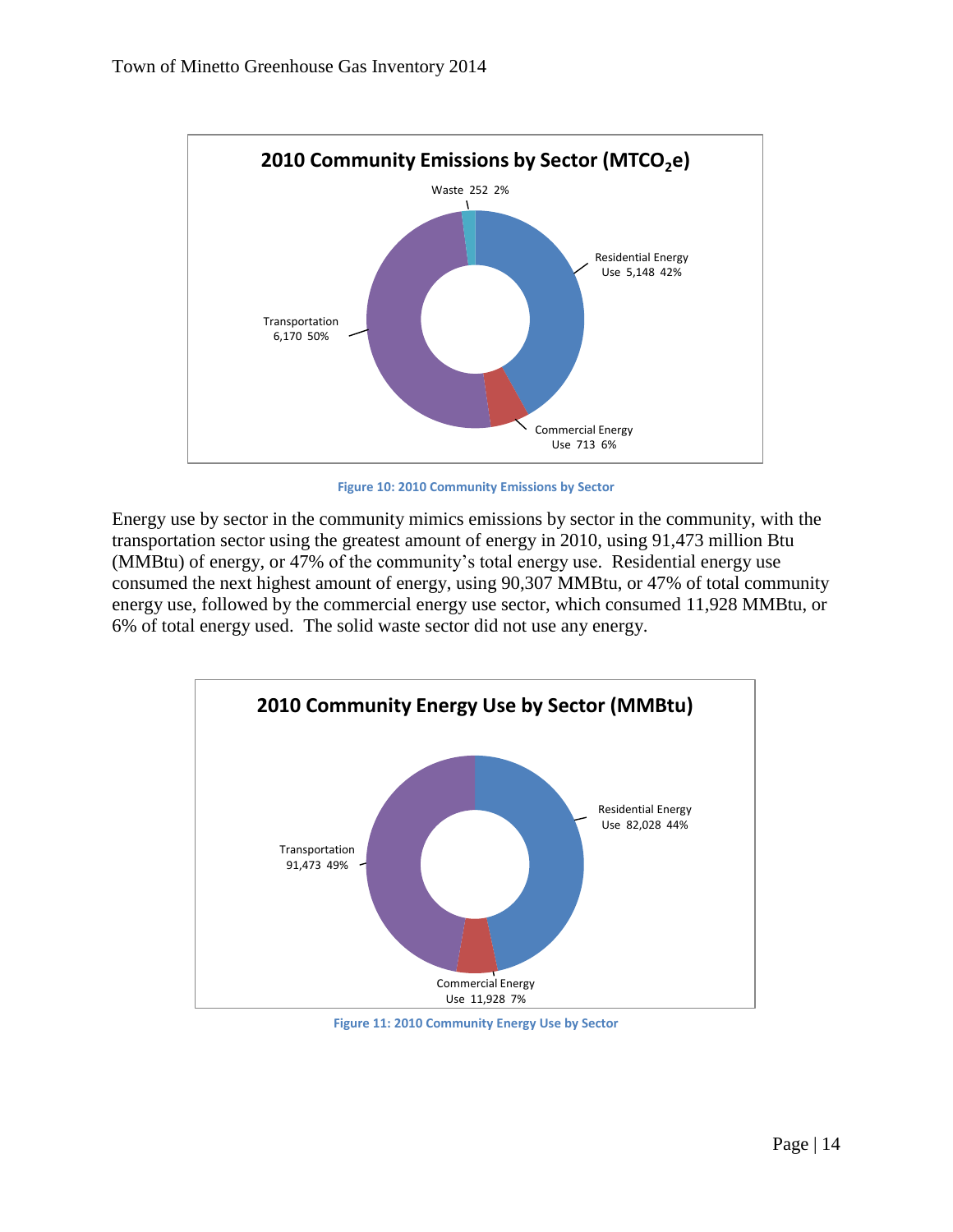#### <span id="page-15-0"></span>**2025 Community Forecast**

Community emissions in the Town of Minetto are forecasted to total 14,131 MTCO<sub>2</sub>e in 2025, a 15.05% increase from the 2010 baseline year, with decreases in emissions in the residential energy use sector, and increases in the commercial energy use, transportation, and waste sectors compared to the 2010 baseline year. This forecast takes into local and statewide energy use and waste production trends.

![](_page_15_Figure_3.jpeg)

**Figure 12: Community Emissions Forecast**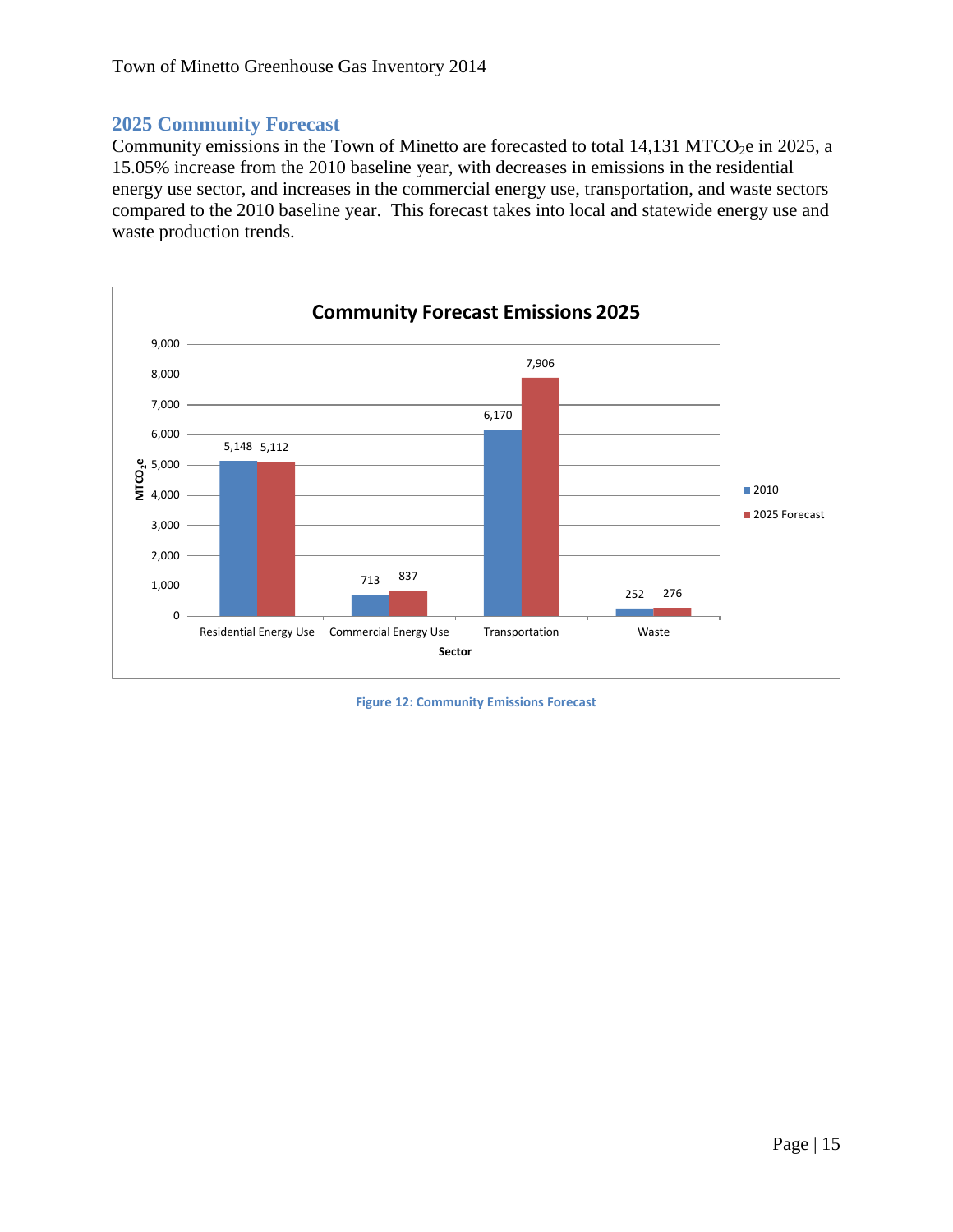### <span id="page-16-0"></span>**V. Discussion**

For this study a scope distinction was important because it isolated emissions information into categories that can be addressed with different means and tools. Direct emissions can be linked back to specific fuel types, whereas indirect emissions from the consumption of electricity are more difficult to quantify. Indirect scope 2 and, to a greater degree, scope 3 emissions have lower potentials to be affected by local policy initiatives. The majority of government emissions for Minetto were scope 1 emissions, and thus should garner the most attention when mitigation plans are considered.

The greenhouse gas inventory and forecast is the first milestone in climate action planning, to be followed by developing a reduction goal and then creation of a climate action plan. The reduction goal and climate action plan should take scope differences into account. Sector and source analyses are also important because they will indicate more specifically where emissions are derived from, and because the scope distinction does not apply to community generated emissions which represent the majority of emissions within a municipality.

The data indicated that the greatest percentage of government emissions came from the vehicle fleet sector, which is projected to remain the largest emitting sector in 2025 as well. The results of this study also indicate that the largest percentage of community emissions came from the transportation sector for both 2010, and this sector is forecasted to remain the largest emitting sector through 2025. Transportation emissions should be targeted in the Town's future Climate Action Plan so that energy use from this sector can be reduced, therefore lowering both energy costs and GHG emissions.

The boundaries of this study did not include several considerable sources of emissions, including, but not limited to: employee commute, and waste generated by government operations. These sources were left out due to lack of clarity in data and low potential for influence. This does not diminish the potential for these sectors to be included in future emissions inventories.

This study is the first of its kind for the Town of Minetto. Several other CNY municipalities have undergone inventories, proving that climate mitigation requires local participation. Local participation will no doubt reflect the character and capacity of the particular municipality and should be in accordance with a comprehensive plan. Moving forward, institutionalizing data collection is also important in order to broaden the boundaries of the inventory, streamline further studies, and provide more comprehensive sets. Local participation can continue to be aided with efforts from regional support, including the CNY RPDB, Oswego County, NYS DEC, and the EPA.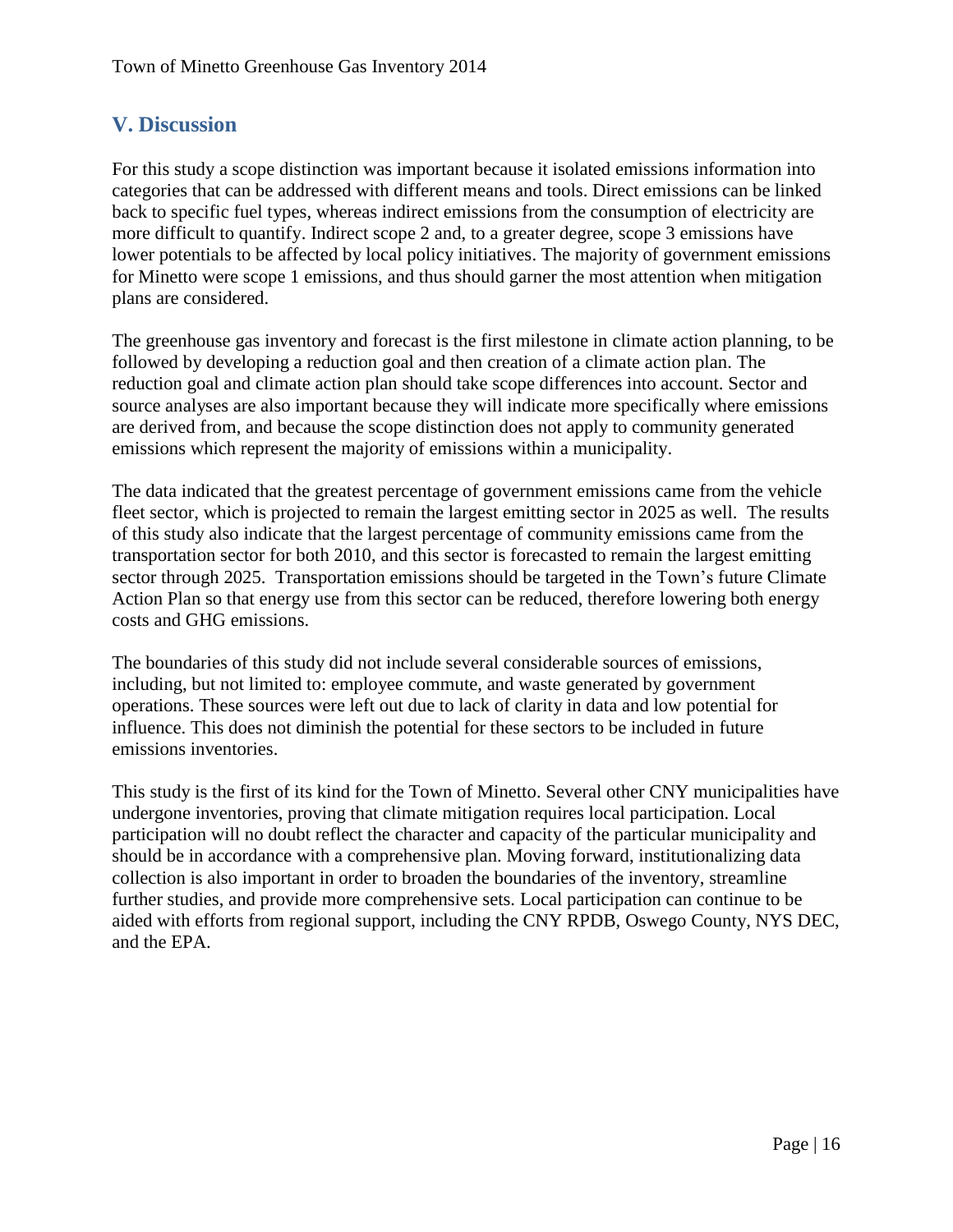#### <span id="page-17-0"></span>**VI. Conclusion**

As a Climate Smart Community, the Town of Minetto has partnered with state and local agencies to combat climate change and pledge to reduce greenhouse gas emissions. The first milestone for meeting climate mitigation goals, according to ICLEI-Local Governments for Sustainability, is to conduct a baseline emissions inventory and forecast. This study was the first attempt to comprehensively quantify these emissions for the Town. It will provide a benchmark for planning purposes with the goal of setting an emissions reduction target and developing a Climate Action Plan.

Emissions for the Town of Minetto in the 2010 baseline year totaled  $12,562$  MTCO<sub>2</sub>e for all activity covered in this inventory, 279 MTCO<sub>2</sub>e (2%) of which was from government activity and 12,283 MTCO<sub>2</sub>e (98%) of which was from community-wide activity. The majority of government emissions came from scope 1 sources that are easiest to influence through planning initiatives. Although a considerable proportion came from the community, which is outside direct governmental control, the local government can take steps to reduce their energy use and GHG emissions to serve as an example to the community. The local government can also provide information and assistance to community members to encourage them to take related actions.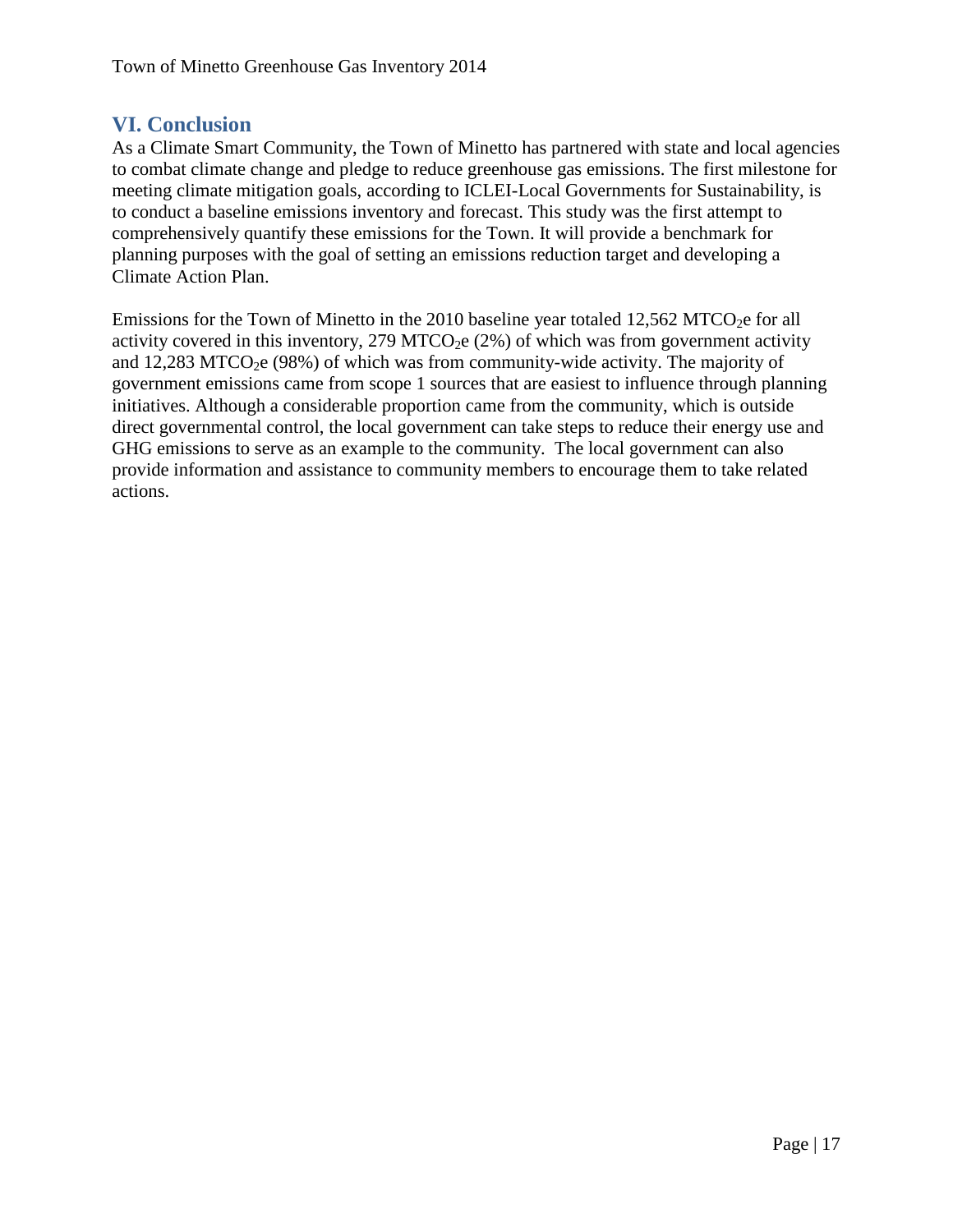## <span id="page-18-0"></span>**Appendix A: Community Protocol Compliance**

ICLEI protocol‐compliant inventories must include a table illustrating included and excluded emissions sources and activities, along with final emissions figures. The table below depicts the included and excluded emissions sources and activities and final emissions figures for this inventory and uses ICLEI's notation keys found in the U.S. Community Protocol, Appendix B.

|                                                                                                                                         |                           |                          |                                                                                                                                                                                                                                |                                                                                                                                                                                                                                                                                                                                                                                           |                        | IE- Included Elsewhere<br>NE- Not estimated | SI- Local government signit |
|-----------------------------------------------------------------------------------------------------------------------------------------|---------------------------|--------------------------|--------------------------------------------------------------------------------------------------------------------------------------------------------------------------------------------------------------------------------|-------------------------------------------------------------------------------------------------------------------------------------------------------------------------------------------------------------------------------------------------------------------------------------------------------------------------------------------------------------------------------------------|------------------------|---------------------------------------------|-----------------------------|
| Emissions Report Summary Table (2010 baseline year)                                                                                     |                           |                          |                                                                                                                                                                                                                                |                                                                                                                                                                                                                                                                                                                                                                                           |                        | NA- not applicable                          | CA- community-wide activit  |
| Include estimates of emissions associated with the 5 basic emissions generating activities                                              |                           |                          |                                                                                                                                                                                                                                |                                                                                                                                                                                                                                                                                                                                                                                           |                        | NO- not occurring                           |                             |
| <b>Emissions Type</b>                                                                                                                   | <b>Source or Activity</b> | <b>Activity Data</b>     | <b>Emissions Factor &amp; Source</b>                                                                                                                                                                                           | <b>Accounting Method</b>                                                                                                                                                                                                                                                                                                                                                                  |                        | Included (SI, CA) Excluded (IE, NA, NO, NE) | Emissions (MTCO2e)          |
| <b>Built Environment</b>                                                                                                                |                           |                          |                                                                                                                                                                                                                                |                                                                                                                                                                                                                                                                                                                                                                                           |                        |                                             |                             |
|                                                                                                                                         |                           |                          | 53.02 kg CO <sub>2</sub> /MMBtu; 1 g<br>CH4/MMBtu; 0.1 g N2O/MMBtu;<br>EPA Mandatory Reporting Rule<br>63,733 (MRR)                                                                                                            | Collected data from<br>National Grid and put into<br>CACP                                                                                                                                                                                                                                                                                                                                 | CA                     |                                             | 3,388                       |
| Use of fuel in residential stationary combustion (nat. gas- MMBtu) source and activity                                                  |                           |                          | Averaged distillate fuel oil #1, 2,4<br>EF= 74.5 kg CO <sub>2</sub> /MMBtu; LPG=                                                                                                                                               | Used ICLEI's US<br>Community Protocol                                                                                                                                                                                                                                                                                                                                                     |                        |                                             |                             |
| Use of fuel in residential stationary combustion (fuel oil, wood, LPG- MMBtu) source and activity                                       |                           |                          | 62.98 kg CO2/MMBtu; EPA<br>857 Mandatory Reporting Rule (MRR)<br>53.02 kg CO <sub>2</sub> /MMBtu; 1 g                                                                                                                          | Appendix C (Built<br>Environment), BE 1.2                                                                                                                                                                                                                                                                                                                                                 | CA                     |                                             | 50                          |
| Use of fuel in commercial stationary combustion (nat. gas- MMBtu) source and activity                                                   |                           |                          | CH4/MMBtu; 0.1 g N2O/MMBtu;<br>EPA Mandatory Reporting Rule<br>8,706 (MRR)<br>Coal/coke mixed commercial                                                                                                                       | Collected data from<br>National Grid and put into<br>CACP                                                                                                                                                                                                                                                                                                                                 | CA                     |                                             | 463                         |
|                                                                                                                                         |                           |                          | sector= 93.4 kg CO2/MMBtu;<br>Averaged distillate fuel oil #1, 2,4<br>EFs= 74.5 kg CO2/MMBtu; LPG=<br>62.98 kg CO <sub>2</sub> /MMBtu; EPA                                                                                     | Used ICLEI's US<br>Community Protocol<br>Appendix C (Built                                                                                                                                                                                                                                                                                                                                |                        |                                             |                             |
| Use of commercial stationary combustion (fuel- MMBtu) source and activity                                                               |                           |                          | 1,305 Mandatory Reporting Rule (MRR)<br>53.02 kg CO2/MMBtu; 1 g<br>CH4/MMBtu; 0.1 g N2O/MMBtu;<br>EPA Mandatory Reporting Rule                                                                                                 | Environment), BE 1.3                                                                                                                                                                                                                                                                                                                                                                      | CA                     |                                             | 80                          |
| Industrial Stationary combustion sources (nat. gas- MMBtu) source and activity                                                          |                           | <b>N/A</b>               | (MRR)                                                                                                                                                                                                                          |                                                                                                                                                                                                                                                                                                                                                                                           | <b>NA</b>              |                                             |                             |
| Industrial Stationary combustion sources (fuel- MMBtu) source and activity                                                              |                           | <b>N/A</b>               |                                                                                                                                                                                                                                |                                                                                                                                                                                                                                                                                                                                                                                           | <b>NA</b>              |                                             |                             |
| Electricity                                                                                                                             |                           |                          |                                                                                                                                                                                                                                |                                                                                                                                                                                                                                                                                                                                                                                           |                        |                                             |                             |
|                                                                                                                                         |                           |                          |                                                                                                                                                                                                                                |                                                                                                                                                                                                                                                                                                                                                                                           |                        |                                             |                             |
| Power generation (natural gas use- therms) source<br>use of electricity by the community (MWh) activity                                 |                           | <b>N/A</b>               | eGrid 2009 subregion factors (EPA) CACP                                                                                                                                                                                        | Collected data from<br>National Grid and put into                                                                                                                                                                                                                                                                                                                                         | <b>NA</b><br>CA        |                                             | 2,125                       |
| <b>District Heating/Cooling</b>                                                                                                         |                           |                          |                                                                                                                                                                                                                                |                                                                                                                                                                                                                                                                                                                                                                                           |                        |                                             |                             |
| District Heating/Cooling facilities in community source<br>Use of district heating/cooling by community activity                        |                           | <b>N/A</b><br><b>N/A</b> |                                                                                                                                                                                                                                |                                                                                                                                                                                                                                                                                                                                                                                           | <b>NA</b><br><b>NA</b> |                                             |                             |
| Industrial process emissions in the community source                                                                                    |                           | N/A                      | EPA GHGRP data reported here:<br>ghgdata.epa.gov                                                                                                                                                                               |                                                                                                                                                                                                                                                                                                                                                                                           | <b>NA</b>              |                                             |                             |
| Refrigerant leakage in the community source                                                                                             |                           | <b>N/A</b>               |                                                                                                                                                                                                                                |                                                                                                                                                                                                                                                                                                                                                                                           | $N\mathsf{E}$          |                                             |                             |
| <b>Transportation and other Mobile Sources</b>                                                                                          |                           |                          |                                                                                                                                                                                                                                |                                                                                                                                                                                                                                                                                                                                                                                           |                        |                                             |                             |
| On-road passenger vehicles<br>on-road passenger vehicles operating within the community (VMT) source                                    |                           |                          | CACP (Version 3.0) & EPA MRR<br>emission factors for gasoline and<br>diesel (varies by vehicle class for<br>N2O & CH4): LGOP gasoline<br>EF=8.78 kgCO <sub>2</sub> /gal; diesel EF=<br>11,561,458 10.21 kgCO <sub>2</sub> /gal | Used formula: AADT x<br>Road Length x 365 days<br>per year = AVMT. For<br>roads without AADT<br>counts, used "Minimum<br>Maintenance Standards<br>Regulation 239/02," which<br>meant taking length of<br>roadway without AADT<br>counts, multiplying by a<br>factor of 6 for rural roads,<br>and then dividing the sum<br>by total roadway length to<br>receive an average AADT<br>count. | CA                     |                                             | 6,170                       |
|                                                                                                                                         |                           |                          |                                                                                                                                                                                                                                |                                                                                                                                                                                                                                                                                                                                                                                           |                        |                                             |                             |
| on-road passenger vehicle travel associated with community land uses (VMT) activity<br>On-road freight vehicles                         |                           | <b>N/A</b>               |                                                                                                                                                                                                                                |                                                                                                                                                                                                                                                                                                                                                                                           | $_{\rm NE}$            |                                             |                             |
| on-road freight and service vehicles operating within the community boundary source                                                     |                           | <b>N/A</b>               |                                                                                                                                                                                                                                |                                                                                                                                                                                                                                                                                                                                                                                           | <b>NE</b>              |                                             |                             |
| on-road freight and service vehicle travel associated with community land uses activity                                                 |                           | <b>N/A</b>               |                                                                                                                                                                                                                                |                                                                                                                                                                                                                                                                                                                                                                                           | $_{\rm NE}$            |                                             |                             |
| On-road transit vehicles operating within the community boundary source<br><b>Transit Rail</b>                                          |                           | <b>N/A</b>               |                                                                                                                                                                                                                                |                                                                                                                                                                                                                                                                                                                                                                                           | <b>NF</b>              |                                             |                             |
| transit rail vehicles operating within the community boundary source                                                                    |                           | <b>N/A</b><br><b>N/A</b> |                                                                                                                                                                                                                                |                                                                                                                                                                                                                                                                                                                                                                                           | <b>NE</b><br>NF        |                                             |                             |
| use of transit rail travel by community activity<br>Inter-city passenger rail vehicles operating within the community boundary source   |                           | <b>N/A</b>               |                                                                                                                                                                                                                                |                                                                                                                                                                                                                                                                                                                                                                                           | $_{\rm NE}$            |                                             |                             |
| Freight rail vehicles operating within the community boundary source<br>Marine                                                          |                           | <b>N/A</b>               |                                                                                                                                                                                                                                |                                                                                                                                                                                                                                                                                                                                                                                           | <b>NE</b>              |                                             |                             |
| Marine vessels operating within community boundary source                                                                               |                           | <b>N/A</b>               |                                                                                                                                                                                                                                |                                                                                                                                                                                                                                                                                                                                                                                           | <b>NA</b>              |                                             |                             |
| use of ferries by community activity<br>Off-road surface vehicles and other mobile equipment operating within community boundary source |                           | <b>N/A</b><br><b>N/A</b> |                                                                                                                                                                                                                                |                                                                                                                                                                                                                                                                                                                                                                                           | <b>NA</b><br>NF        |                                             |                             |
| Use of air travel by the community activity                                                                                             |                           | N/A                      |                                                                                                                                                                                                                                |                                                                                                                                                                                                                                                                                                                                                                                           | <b>NE</b>              |                                             |                             |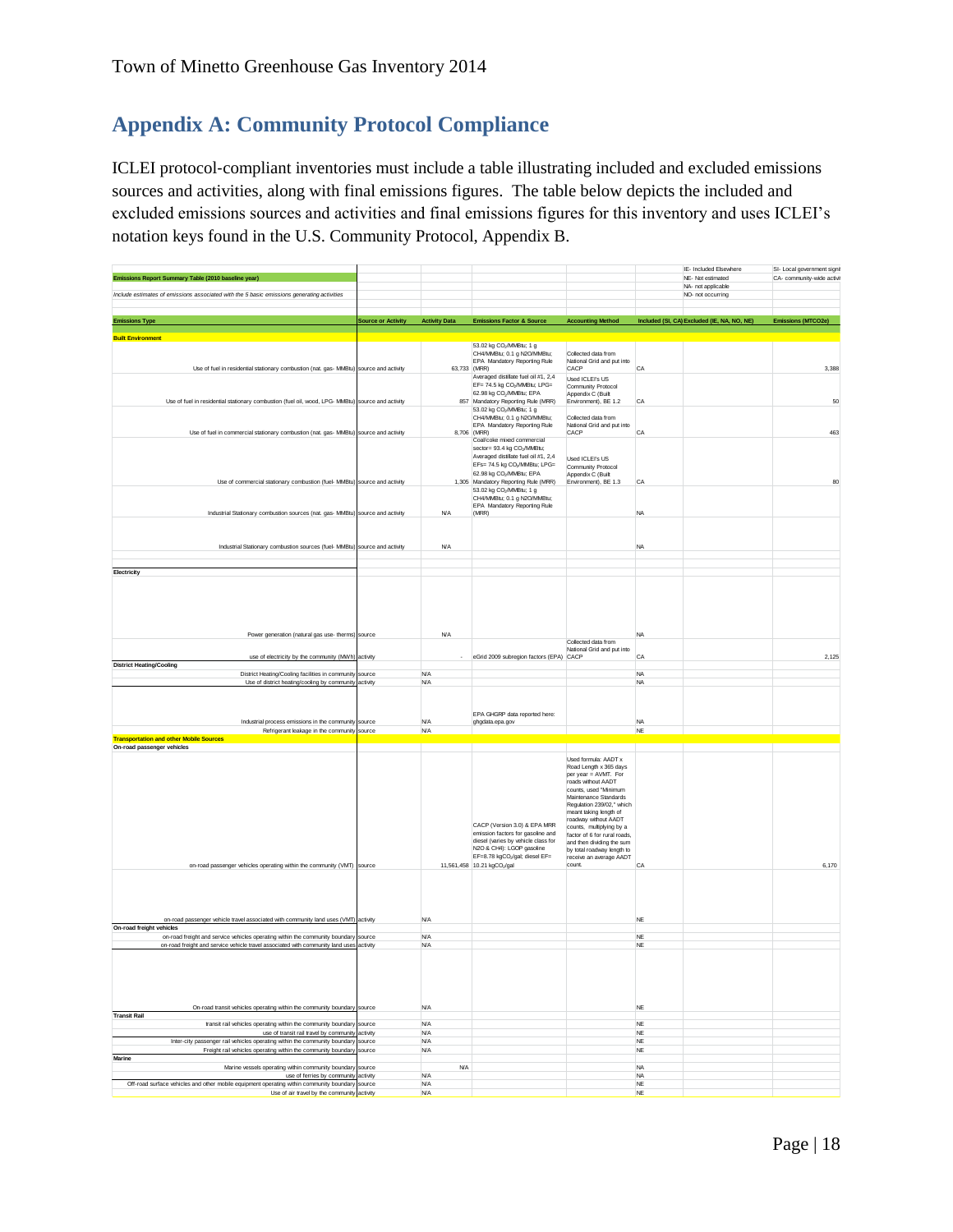## Town of Minetto Greenhouse Gas Inventory 2014

| <b>Water and Wastewater</b>                                                                                                                                                                                                 |            |                                                                                                                                                                                                             |           |  |  |
|-----------------------------------------------------------------------------------------------------------------------------------------------------------------------------------------------------------------------------|------------|-------------------------------------------------------------------------------------------------------------------------------------------------------------------------------------------------------------|-----------|--|--|
| Potable Water- Energy Use                                                                                                                                                                                                   |            |                                                                                                                                                                                                             |           |  |  |
| Operation of water delivery facilities in the community source                                                                                                                                                              | <b>N/A</b> | CACP 3.0 eGrid 2009 electricity<br>emission factors: and natural gas<br>emission factors= 53.02 kg<br>CO2/MMBtu; 1 g CH4/MMBtu; 0.1<br>g N2O/MMBtu                                                          | ΙE        |  |  |
| Use of energy associated with use of potable water by the community activity                                                                                                                                                | <b>N/A</b> |                                                                                                                                                                                                             | IF.       |  |  |
| Use of energy associated with generation of wastewater by the community activity                                                                                                                                            | <b>N/A</b> | CACP 3.0 eGrid 2009 electricity<br>emission factors; and natural gas<br>emission factors=53.02 kg<br>CO2/MMBtu; 1 g CH4/MMBtu; 0.1<br>g N2O/MMBtu                                                           | <b>NE</b> |  |  |
| Centralized Wastewater Systems- Process Emissions                                                                                                                                                                           |            |                                                                                                                                                                                                             |           |  |  |
| Process emissions from operation of wastewater treatment facilities located in community source                                                                                                                             | <b>N/A</b> | Method WW.8= EF without<br>nitrification or denitrification= 3.2 o<br>N <sub>2</sub> O/person equivalent/year; Method<br>WW.12a= EF for stream/river<br>discharge= 0.005 kg N2O-N/kg<br>sewage-N discharged | <b>NA</b> |  |  |
| process emissions associated with generation of wastewater by community activity                                                                                                                                            | <b>N/A</b> |                                                                                                                                                                                                             | <b>NA</b> |  |  |
| Use of septic systems in community source and activity                                                                                                                                                                      | <b>N/A</b> |                                                                                                                                                                                                             | <b>NA</b> |  |  |
| <b>Agriculture</b>                                                                                                                                                                                                          |            |                                                                                                                                                                                                             |           |  |  |
| Domesticated animal production source                                                                                                                                                                                       | <b>N/A</b> |                                                                                                                                                                                                             | NE        |  |  |
| Manure decomposition and treatment source                                                                                                                                                                                   | <b>N/A</b> |                                                                                                                                                                                                             | <b>NF</b> |  |  |
| <b>Upstream Impacts of Community-wide Activities</b>                                                                                                                                                                        |            |                                                                                                                                                                                                             |           |  |  |
| Upstream impacts of fuels used in stationary applications by community activity                                                                                                                                             | <b>N/A</b> |                                                                                                                                                                                                             | NE        |  |  |
| upstream and transmissions and distribution impacts of purchased electricity used by the<br>community activity                                                                                                              | <b>N/A</b> |                                                                                                                                                                                                             | NE        |  |  |
| upstream impacts of fuels used for transportation in trips associated with the community activity                                                                                                                           | <b>N/A</b> |                                                                                                                                                                                                             | <b>NE</b> |  |  |
| upstream impacts of fuels used by water and wastewater facilities for water used and<br>wastewater generated within the community boundary activity                                                                         | N/A        |                                                                                                                                                                                                             | <b>NE</b> |  |  |
| Upstream impacts of select materials (concrete, food, paper, carpets, etc.) used by the whole<br>community (additional community-wide flows of goods & services will create significant double<br>counting issues) activity | <b>N/A</b> |                                                                                                                                                                                                             | <b>NE</b> |  |  |
| <b>Independent Consumption-Based Accounting</b>                                                                                                                                                                             |            |                                                                                                                                                                                                             |           |  |  |
| Household consumption (e.g., gas & electricity, transportation, and the purchase of all other<br>food, goods and services by all households in the community) activity                                                      | <b>N/A</b> |                                                                                                                                                                                                             | <b>NE</b> |  |  |
| Government consumption (e.g., gas & electricity, transportation, and the purchase of all other<br>food, goods and services by all governments in the community) activity                                                    | <b>N/A</b> |                                                                                                                                                                                                             | <b>NE</b> |  |  |
| Lifecycle emissions of community businesses (e.g., gas & electricity, transportation, and the<br>purchase of all other food, goods and services by all businesses in the community) activity                                | <b>N/A</b> |                                                                                                                                                                                                             | <b>NE</b> |  |  |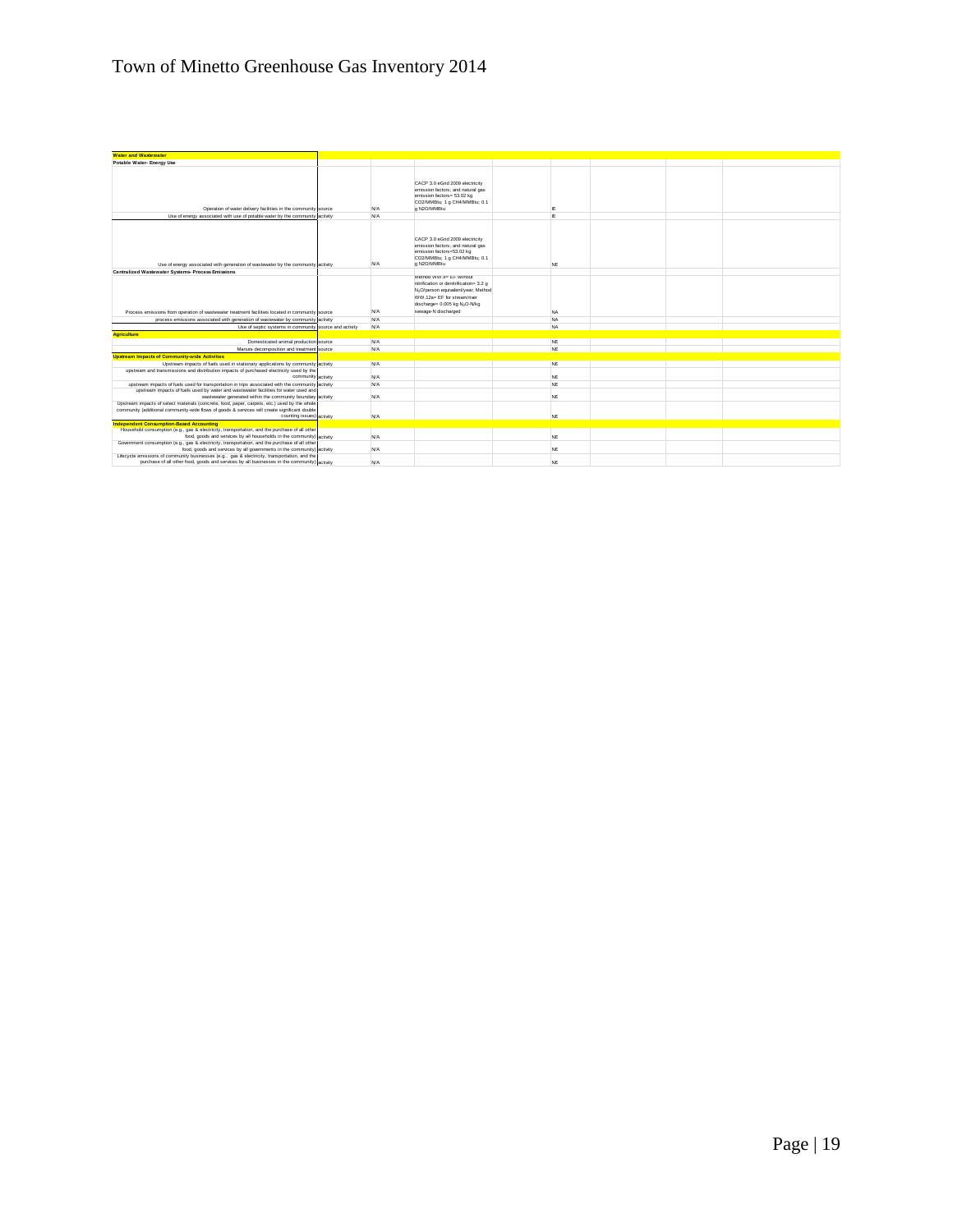## <span id="page-20-0"></span>**Appendix B: Estimation Method for Vehicle Miles Traveled**

The New York State Department of Transportation (NYSDOT) Traffic Data Viewer and information collected by the Syracuse Metropolitan Transportation Council (SMTC) provided data on the Annual Average Daily Traffic (AADT) going through the Town of Minetto. Internal GIS data was utilized to generate road lengths within the Town boundary, and these lengths were multiplied with the traffic counts to derive estimates for daily vehicle miles travelled (DVMT). DVMT was then multiplied by 365 days per year to derive annual vehicle miles traveled (AVMT). These estimates were entered into CACP to calculate emissions using the following fuel allocations: 7% diesel, 83% gasoline, and 10% ethanol (to account for the 10% ethanol in most modern gasoline blends).

The NYSDOT relies on actual and estimated traffic counts for their model, which may result in slight over or under estimations in the average daily traffic data. Additionally, the counts do not distinguish between origin and destination; therefore, these counts represent all vehicle trips that begin, end, and travel through the Town of Minetto, therefore resulting in slight overestimations of Town VMT. Also, the NYSDOT tracks traffic counts for main arteries only; therefore, additional calculations for AADT were needed to estimate AVMT for local/collector roads, as well as some main arteries that do not have AADTs available. The total length of roads in Minetto with traffic counts is 10.318 miles in 2010, while 11.227 miles of roads do not have AADT counts available.

According to the *Minimum Maintenance Standards Regulation 239/02*, a set of guidelines produced by the Association of Municipalities of Ontario to help local communities estimate traffic volume, while conducting an AADT count, it is possible to estimate the traffic volume for dead-ends and cul-de-sacs to avoid resource intensive counts. This is done by multiplying the number of houses on the roadway by a factor of 6 for rural areas and 10 for urban areas.

This method was applied to the Town of Minetto for the roads without AADT counts. It was determined that there are 644 occupied households in the Town of Minetto, according to the 2010 US Census. It was assumed that all 644 homes are on roadways that do not have a count, since most houses are on local/collector roads and almost all local/collector roads in Minetto did not have an AADT count. By multiplying 644 homes by 6, a combined AADT count of 3,864 was calculated for all 11.227 miles of roads without AADT counts available. In order to calculate VMTs, an average AADT value was needed, and derived by dividing by 3,864 by the 11.227 miles of uncounted roadway. This gave an average AADT value of 344, which was applied to all roadways that did not have a count.

There is some error involved in using this method. For instance, the method is meant to be applied to dead end streets and cul-de-sacs, but this study applied it to all roads in Minetto without AADT counts available. In addition, there may have been some double counting if homes in Minetto are located on roads that have AADT counts available. However, counting the number of houses on each road that did not have an AADT count would have been time consuming, and this VMT calculation is supposed to serve as a general reference for the Town, not as an exact figure. Although this method involves some error, it is the best estimation of traffic volume given the availability of data.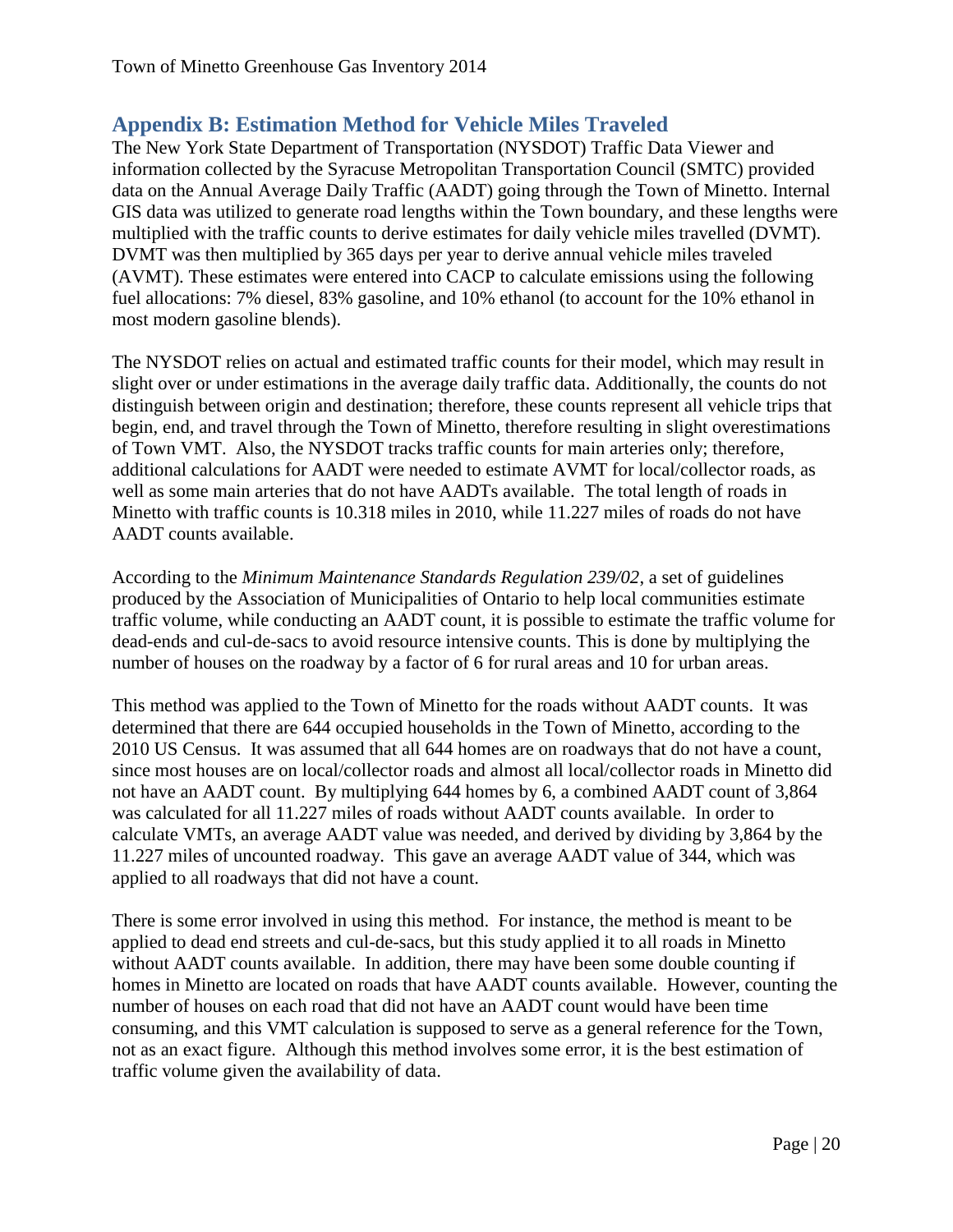| <b>BEGINDES</b><br>C        | <b>ENDDESC</b>       | <b>TDV ROUTE</b>               | <b>AADT</b> | <b>LENGTH</b><br>(MILES) | <b>LENGTH IN</b><br><b>TOWN OF</b><br><b>MINETTO</b><br>(MILES) | <b>RATIO OF</b><br><b>LENGTH IN</b><br><b>TOWN OF</b><br><b>MINETTO</b> | <b>DVMT</b> |
|-----------------------------|----------------------|--------------------------------|-------------|--------------------------|-----------------------------------------------------------------|-------------------------------------------------------------------------|-------------|
| <b>CR 24</b>                | <b>CITY OF</b>       | NY48, WEST                     |             |                          |                                                                 |                                                                         |             |
| <b>MINETTO</b>              | <b>OSWEGO</b>        | <b>FIRST ST</b>                | 4,181       | 2.290                    | 2.290                                                           | 1.000                                                                   | 9,575.871   |
| <b>FURNISS</b><br><b>RD</b> | <b>OSWEGO TL</b>     | W 5TH ST RD, CR<br>25          | 1,927       | 1.272                    | 1.272                                                           | 1.000                                                                   | 2,450.550   |
| <b>CR 25</b>                | <b>NESTLE RD</b>     | SNELL RD, CR 42                | 636         | 0.351                    | 0.351                                                           | 1.000                                                                   | 223.364     |
| CR 85                       | <b>CR 24 MINETTO</b> | NY48, WEST<br><b>FIRST ST</b>  | 3,700       | 2.780                    | 2.134                                                           | 0.768                                                                   | 7,897.196   |
| <b>OSWEGO</b><br>TL         | <b>CITY LINE</b>     | W 5TH ST RD, CR<br>25          | 2,347       | 1.232                    | 1.232                                                           | 1.000                                                                   | 2,890.456   |
| NYS <sub>3</sub>            | N TOWN LINE          | <b>MINNETTO</b><br>LYSAN, CR 8 | 2,123       | 3.135                    | 0.136                                                           | 0.043                                                                   | 289.338     |
| <b>NESTLE RD</b>            | <b>NYS48</b>         | SNELL RD, CR 42                | 683         | 0.813                    | 0.813                                                           | 1.000                                                                   | 555.117     |
| CR 31                       | <b>NYS48</b>         | <b>CO RD 24</b>                | 2,544       | 0.620                    | 0.620                                                           | 1.000                                                                   | 1,576.672   |
| N TOWN<br><b>LINE</b>       | SR 48                | <b>MINNETTO</b><br>LYSAN, CR 8 | 1,600       | 1.470                    | 1.470                                                           | 1.000                                                                   | 2,352.661   |

**Total DVMT:** 27,811.23

Days per year: 365

**Total Annual VMT (AVMT): 10,151,097.55**

**Table 3: 2010 Town of Minetto Traffic Data for Road Segments with Available AADT**

| # occupied housing units:                                 | 644          |
|-----------------------------------------------------------|--------------|
| <b>Total AADT for roads not</b>                           |              |
| accounted for above:<br>Days per year:                    | 3,864<br>365 |
| <b>Average AADT</b> for roads not                         |              |
| accounted for above:                                      | 344          |
| <b>Total Annual VMT for manually</b><br>calculated roads: | 1.410.360    |

**Table 4: 2010 Town of Minetto Traffic Data for Road Segments without Available AADT**

AVMT for road segments with available AADT and for road segments without available AADT were then added to generate total AVMT for the Town of Minetto, 11,561,457.553 miles in 2010.